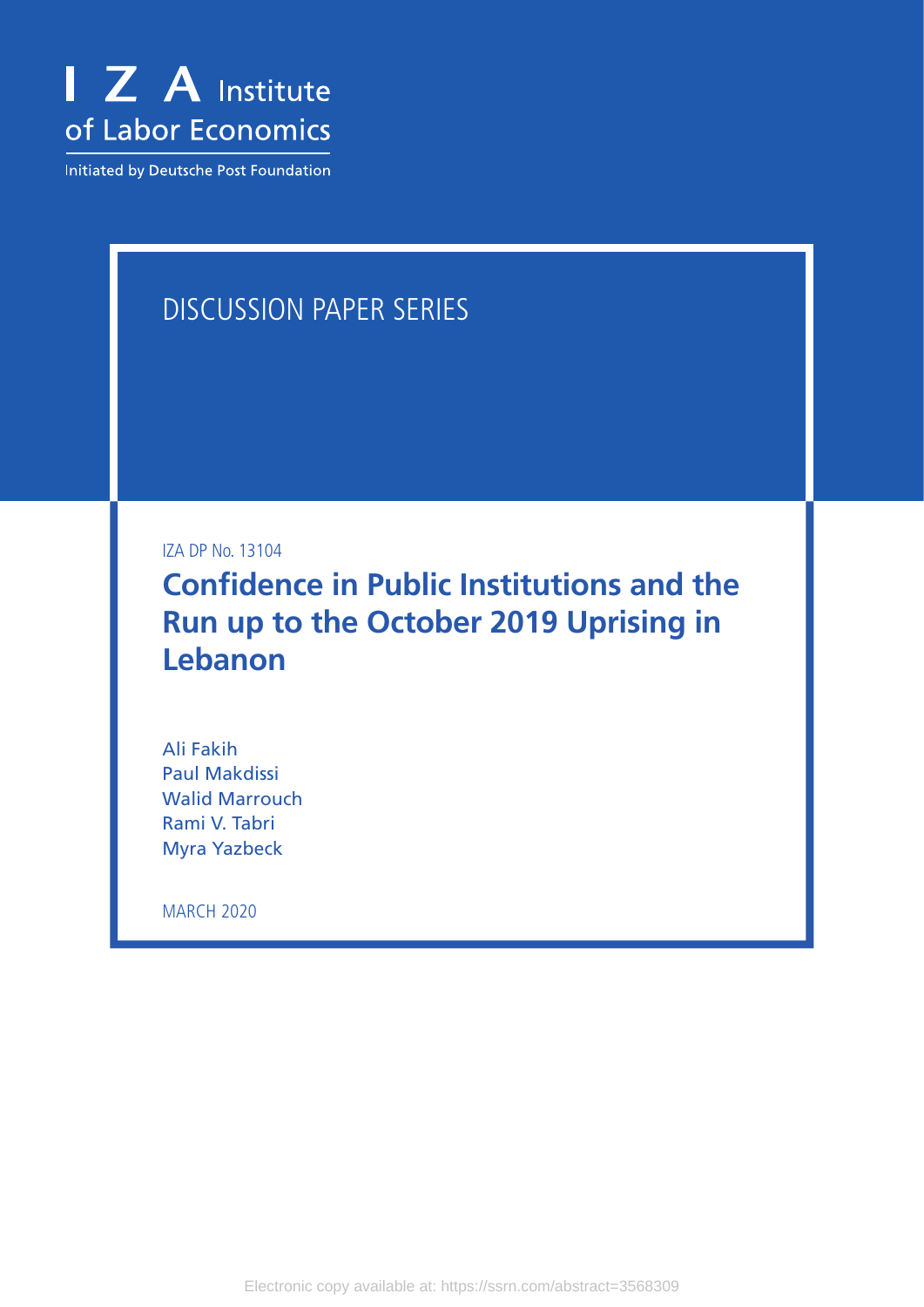

Initiated by Deutsche Post Foundation

## DISCUSSION PAPER SERIES

IZA DP No. 13104

# **Confidence in Public Institutions and the Run up to the October 2019 Uprising in Lebanon**

### **Ali Fakih**

*Lebanese American University and IZA*

**Paul Makdissi** *University of Ottawa*

**Walid Marrouch** *Lebanese American University*

**Rami V. Tabri** *University of Sydney*

**Myra Yazbeck** *University of Ottawa and University of Queensland*

MARCH 2020

Any opinions expressed in this paper are those of the author(s) and not those of IZA. Research published in this series may include views on policy, but IZA takes no institutional policy positions. The IZA research network is committed to the IZA Guiding Principles of Research Integrity.

The IZA Institute of Labor Economics is an independent economic research institute that conducts research in labor economics and offers evidence-based policy advice on labor market issues. Supported by the Deutsche Post Foundation, IZA runs the world's largest network of economists, whose research aims to provide answers to the global labor market challenges of our time. Our key objective is to build bridges between academic research, policymakers and society.

IZA Discussion Papers often represent preliminary work and are circulated to encourage discussion. Citation of such a paper should account for its provisional character. A revised version may be available directly from the author.

ISSN: 2365-9793

**IZA – Institute of Labor Economics**

| Schaumburg-Lippe-Straße 5-9 | Phone: +49-228-3894-0       |             |
|-----------------------------|-----------------------------|-------------|
| 53113 Bonn, Germany         | Email: publications@iza.org | www.iza.org |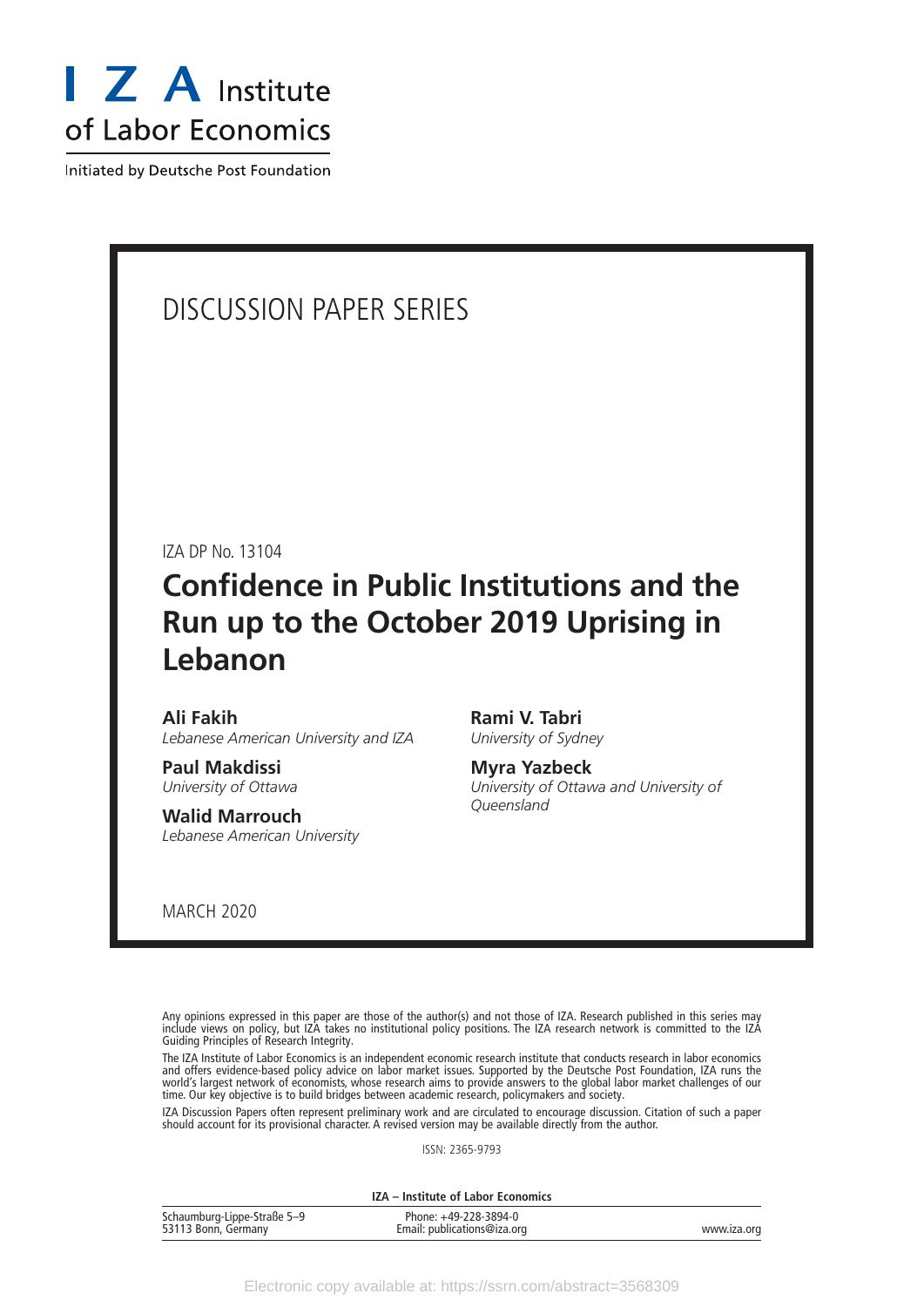# ABSTRACT

# **Confidence in Public Institutions and the Run up to the October 2019 Uprising in Lebanon\***

This paper uses the 2013 World Value Survey, as well as the 2016 and 2018 waves of the Arab Barometer, to analyze the dynamics of trust in public institutions in Lebanon. It finds strong evidence that confidence in most public institutions has decreased between 2013 and 2016. The evidence of this decrease is robust to the numerical scale assigned to the different ordinal categories of trust and to assumptions on the missing values generating process. This finding highlights the importance for policymakers in developing countries to survey the perceptions and political attitude of their constituents in order to improve the performance of public institutions.

| <b>JEL Classification:</b> | D72, O53, P16, P40                                   |  |  |  |
|----------------------------|------------------------------------------------------|--|--|--|
| Keywords:                  | confidence, institutions, uprising, ordinal variable |  |  |  |

## **Corresponding author:**

Ali Fakih Department of Economics Lebanese American University P.O. Box: 13-5053 Chouran Beirut 1102 2801 Lebanon E-mail: afakih@lau.edu.lb

<sup>\*</sup> The authors would like to thanks Sarah Dahmann, Louis Hotte and Mounir Mahmalat for comments on an earlier version of the paper.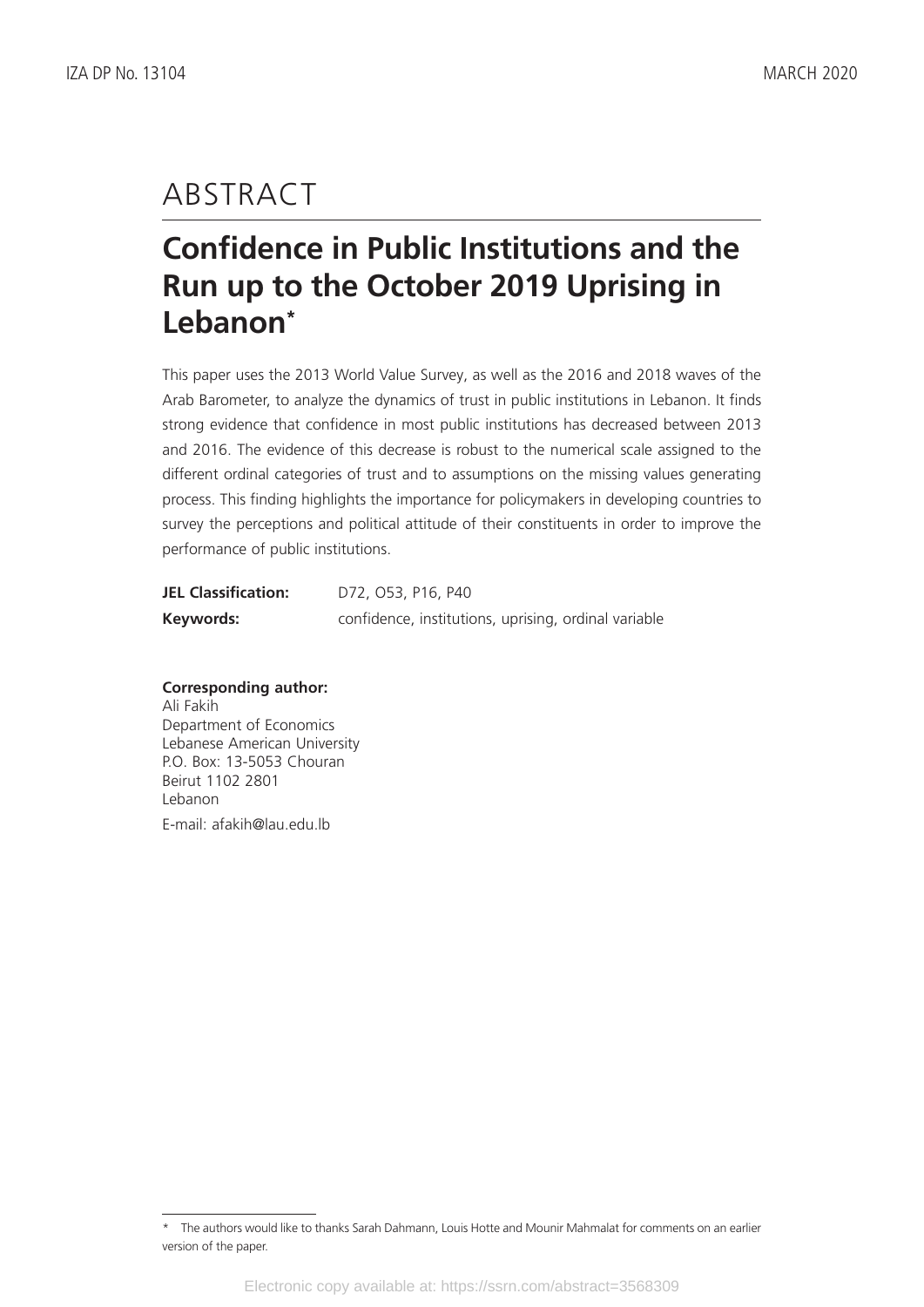## **1 Introduction**

We are currently witnessing a worldwide decrease in election turnout coupled with an increase in distrust in governments and elites. Three recent well-known manifestations of this phenomenon are: American Trump supporters (2016), the Gilets Jaunes movement that began in France (2018), and the democratic forces in Hong Kong (2019). In these three instances, the increasing distrust was conveyed through voting outcomes. However, what happens if a political system does not offer the space for the expression of such a distrust? It is in such a context that the 2011 Arab Spring started in the Middle East and North Africa region. It began with multiple social protests against authoritarian governments and a desire for democratization and justice in Tunisia, Egypt, Libya, Syria, Yemen, Sudan, and Algeria.<sup>1</sup> In 2019, Lebanon was similarly struck by an unprecedented massive uprising across all its regions and political allegiances.

Lebanon was described by The Economist as "almost a caricature of poor governance".<sup>2</sup> Although elections are held and the Lebanese constitution guarantees power transfer after an election, the sectarian political structure, *consociationalism*<sup>3</sup> , limits the democratic expression of the electorate.<sup>4</sup> In addition, by requiring consensual decisions, consociationalism leads to paralysis in policy making. It is in these circumstances that on October 17, 2019, the Lebanese government proposed to impose a six dollars monthly tax on WhatsApp that led to a historic uprising in the entire country. This uprising turned into multiple social protests demanding social justice, the replacement of the corrupted political elite, and the

<sup>&</sup>lt;sup>1</sup>For more information on the Arab Spring, the reader can refer to Campante & Chor (2012) and Acemoglu, Hassan & Tahoun (2018).

 $2^2$ The Economist, October 24th, 2019.

 ${}^{3}$ For more details see Weiss (2009), Fakhoury (2019), and Geha (2019).

<sup>&</sup>lt;sup>4</sup>It is worth noting that according to an opinion poll conducted by the Lebanese Center for Policy Studies, 35% of surveyed individuals from the low income group report having received a bribe for their vote. Significant proportion of votes in other income groups have also been bought (see Lebanon Public Opinion Survey, Lebanese Center for Policy Studies 2018). Coupled with a voter turnout of 49.7%, it is reasonable to assume that election results do not reflect the preferences of the population. For election turnout statistics, the reader may refer to UNDP (2018), *2018 Lebanese Parliamentary Elections: Results & Figures*.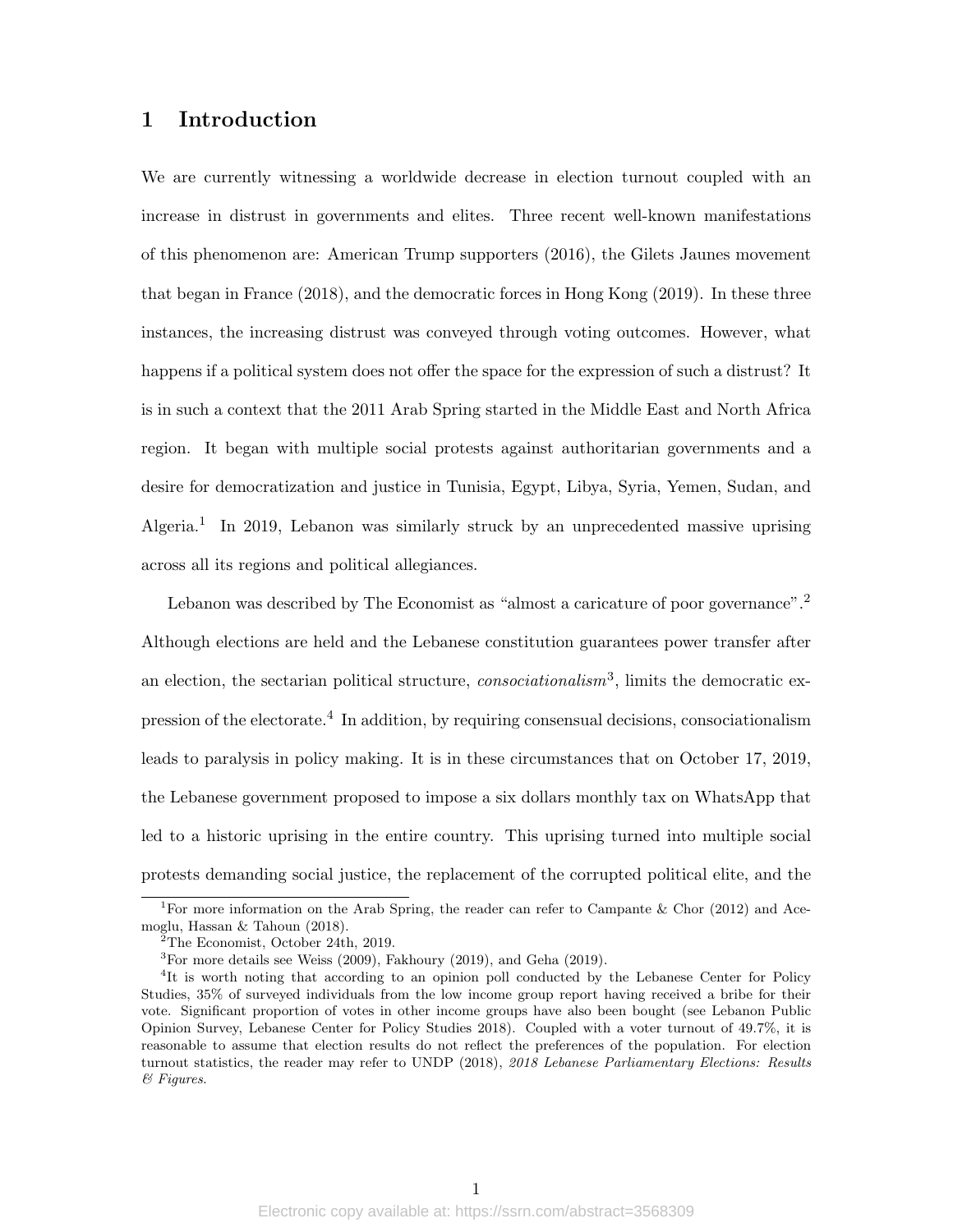end to the sectarian political system that shaped the last three decades of the post 1975- 1990 civil war era. Caught by surprise, many politicians have argued that this uprising does not reflect a real desire for change since, very recently (in May 2018), a general election was held and the Lebanese voted the same political class back into power.<sup>5</sup> Considering the conflicting perceptions between the political elite and protesters, and given that the voter turnout was very low, it is essential to explore whether the electoral outcome genuinely reflects the population's views.

Motivated by the worldwide decrease in election turnout and the associated distrust in governments and elites, we exploit the unprecedented circumstances in Lebanon where the lack of space to express distrust is significant. Our objective is to assess whether the desire for a complete overhaul of the political elite observed in 2019 is substantiated by facts or just a constructed artefact. In doing so, we use the 2013 World Value Survey as well as the 2016 and 2018 waves of the Arab Barometer and focus on change in the "qualitative average" trust (or confidence)<sup> $6$ </sup> in Lebanese public institutions between 2013 and 2016 and between 2016 and 2018. Given that trust is an ordinal variable, any increasing numerical scale can be assigned to the ordered categories. Thus, using these ordinal variables raises empirical challenges as ranking distributions based on computed averages may lead to arbitrary results. Consequently, policymakers may have valid reasons to dismiss any analysis based on the "average" level of trust since these results are contingent on an arbitrary choice of numerical scale applied to ordinal data. To overcome these challenges, we adopt the approach of Alison and Foster (2004) (hereinafter AF) for such comparisons, but adapt it for comparisons using bounds based on Horowitz and Manski (1995).

This paper has three contributions. First, it provides evidence on the change in salience

 ${}^{5}$ See Baalbaki (2018).

 $6$ Although there is a subtle difference between the words "trust" and "confidence" in English, both words are translated to "thiqa" in the Arabic questionnaire of both surveys. For our purpose, we use the words "trust" and "confidence" interchangeably.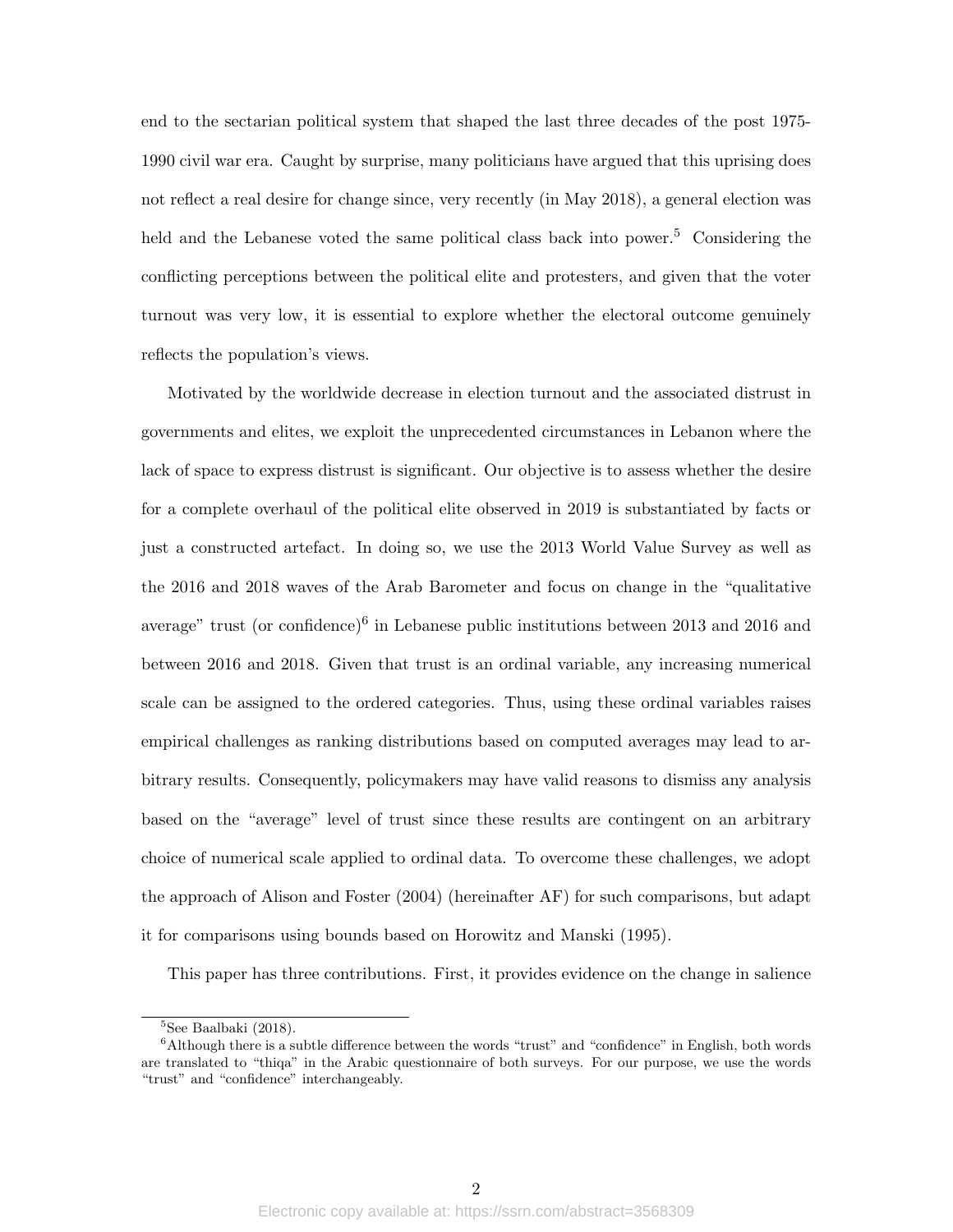of trust in political institutions in a context where political elites are dismissive of the narratives of the popular uprising. Thus, it points to the instrumental role of analyzing information on people's perceptions (e.g., trust, confidence and satisfaction) of public policy in developing countries where such information is discounted and, in some cases, outright rejected. Second, to the best of our knowledge, we are the first to exploit ordinal information from trust variables to carry out comparisons of "average" trust in authorities while maintaining minimal assumptions on the numerical scale, using AF's framework. The third contribution is a statistical test for first-order stochastic dominance to assess the change in the "average" level of trust for survey data with missingness problems. To that end, we adapt the statistical procedure of Davidson and Duclos (2013) to the context of survey sampling with missing data. The proposed test is robust to the nature of the missingnessgenerating process. To obtain this robustness property, the comparisons use the worst-case upper and lower bounds of the cumulative distribution functions (e.g. Tamer, 2010, Section 3.1 and Manski, 2003).

Empirical evidence shows that the trajectory of the perceptions conveyed in the surveys is consistent with the messages expressed in the streets in 2019. Had policy makers paid attention to the available surveys, they would have been able to extract information on how their citizens perceive the existing public institutions and, thus, avert the uprisings three years in advance. The policy recommendation is quite straightforward. Conducting and analyzing surveys on perceptions and political attitudes of the population is essential in less democratic developing countries; accounting for the evidence they provide is instrumental for stability.

The remainder of this paper is organized as follows. Section 2 establishes the measurement and statistical inference framework. Section 3 reports the results of our empirical analysis of the recent evolution of trust in public institutions in Lebanon and Section 4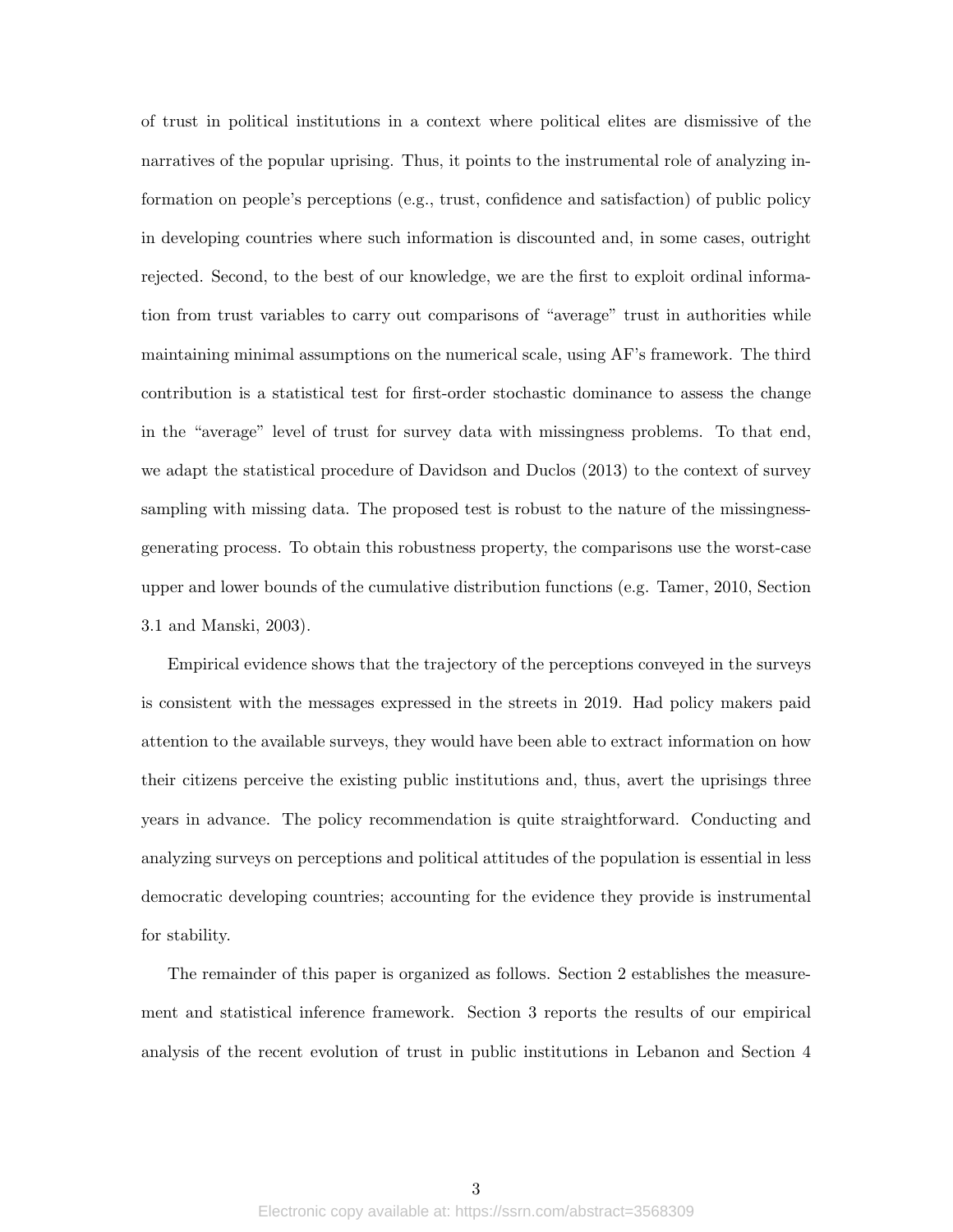concludes.

## **2 Measurement and statistical inference approach**

Our methodological approach is motivated by our desire to present the facts while maintaining minimal assumptions since the "credibility of inference decreases with the strength of the assumptions maintained" (Manski, 2003). To this end, we adopt a dominance approach that allows for orderings of trust over time that are robust to any change in the numerical scale. We also develop a statistical test that is robust to the nature of the missing values generating process.

### **2.1 Measurement issues and dominance framework**

We aim to perform a simple comparison of the "average" level of confidence between 2013 and 2016 and between 2016 and 2018 to assess whether people's confidence in authority has been decreasing prior to October 2019 uprising. Given that we have information on different dimensions of confidence in authority (i.e., courts, government, parliament, political party, and police force), this task should be in principle quite simple. Unfortunately, the implementation of this comparison is more complex as the information available on confidence in authority is ordinal and thus provides qualitative information on confidence levels. More specifically, there are four categories of responses regarding people's trust in authority: *"not at all"*, *"not very much"*, *"a lot"*, and *"a great deal"* to which a numerical scale  $\nu(\cdot)$  is applied such that the variable takes values from 1 to 4. Any other monotonically non-decreasing numerical scale  $\nu(\cdot)$  can assign different numerical values to the categories and still represent the same ordering conveyed by the qualitative information.

Let  $x_i$  be a confidence variable for  $N$  individuals, we want to compare a simple average level of confidence

$$
C = \frac{1}{N} \sum_{i=1}^{N} \nu(x_i),
$$
\n(1)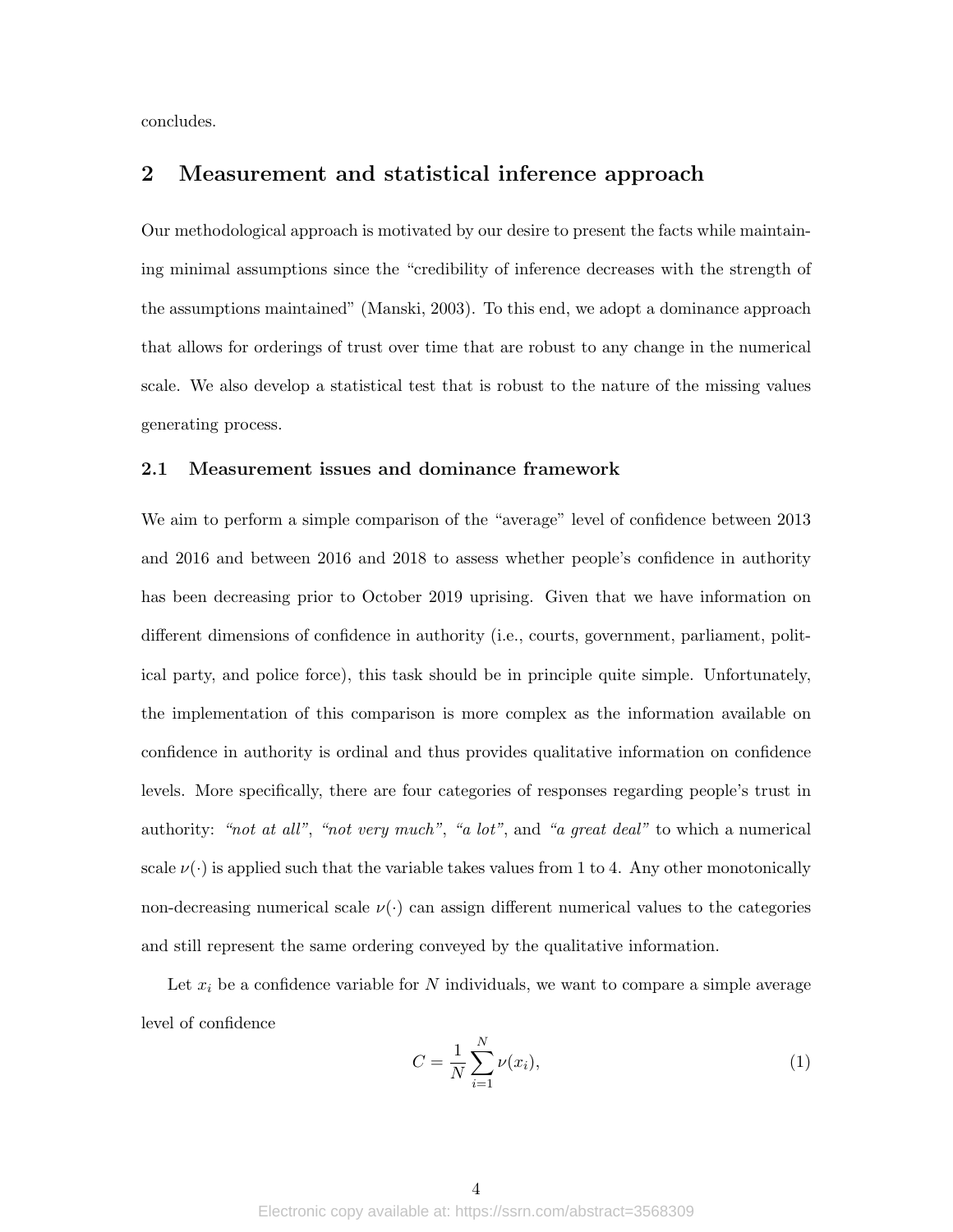where  $\nu(\cdot)$  is a numerical scale applied to the different confidence categories. To illustrate the potential issue in computing the "average" level of confidence, consider the two hypothetical distributions of probabilities over the four categories of confidence:  $A :=$  $(0.2, 0.4, 0.2, 0.2)$  and  $B := (0.3, 0.2, 0.2, 0.3)$ . For each of these distributions, the ordinal content of the confidence variable can be cardinalized using two different numerical scales:  $\nu_1(\cdot) = (1, 2, 3, 4)$ ,  $\nu_2(\cdot) = (1, 8, 9, 10)$ . If one computes the value of the "average" confidence for these two non-decreasing scales, the results indicate that, for numerical scale  $\nu_1(\cdot)$ , there is a higher "average" confidence in distribution *B* (=2.5) than in distribution *A* (=2.4). However, if one uses the numerical scale  $\nu_2(\cdot)$ , the results are reversed; "average" confidence in distribution  $B(=6.7)$  is lower than in distribution  $A$  (=7.2). This simple example illustrates how the "average" confidence may arbitrarily rank distributions when applied to an ordinal confidence indicator.

Despite this disappointing result, it is possible that in some situations, a ranking remains consistent for any choice of numerical scale. AF show that it is possible to characterize robust rankings of distributions of ordinal variables with respect to their "average" using first-order stochastic dominance. To understand the intuition behind their result, note that simple algebraic manipulation of equation (1) for *K* categories yields

$$
I = \nu(K) - \sum_{x=1}^{K-1} \Delta \nu(x) F(x),
$$
\n(2)

where  $\Delta \nu(x) = \nu(x+1) - \nu(x)$  and  $F(x) = \Pr[X \le x]$  is the cumulative distribution function (CDF) of *X*. Since we consider all non-decreasing numerical scales, we know that  $\Delta \nu(x) \geq 0$  for all  $x \in \{1, ..., K - 1\}$ . For two distributions  $F_A$  and  $F_B$ , AF use these inequalities to show that  $C_A \geq C_B$  for all numerical scales  $\nu(\cdot)$  such that  $\Delta \nu(x) \geq 0$  for all *x ∈ {*1*, ..., K −* 1*}* if and only if

$$
F_A(x) \le F_B(x), \quad \forall x \in \{1, ..., K - 1\}.
$$
 (3)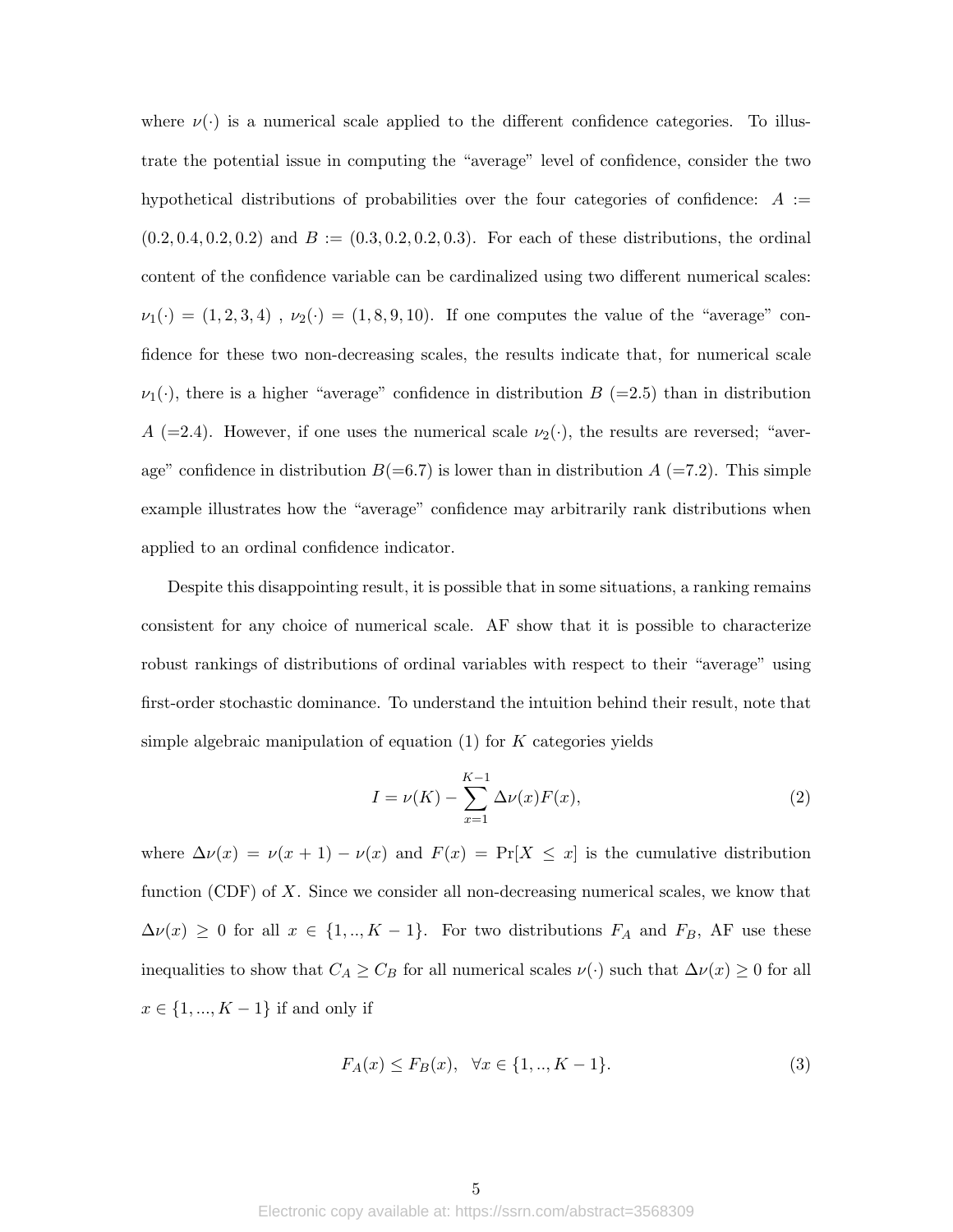This result is simple yet powerful. It implies that even if we have purely ordinal data, we can, in some circumstances identify a situation for which the ranking of two distributions in terms of "average" would remain consistent for any non-decreasing numerical scale one could impose on the categories.

#### **2.2 Statistical inference**

Using survey samples on confidence levels of the Lebanese population, one can thus compare the "average" level of trust over time by assessing the stochastic dominance condition in (3) using a statistical test for first-order stochastic dominance. Let *X*18, *X*<sup>16</sup> and *X*<sup>13</sup> be three independent discrete random variables representing the individuals' confidence level in 2018, 2016, and 2013, respectively. These random variables have  $K = 4$  categories with common support  $S = \{1, 2, 3, 4\}$ , and CDFs  $F_{18}$ ,  $F_{16}$  and  $F_{13}$ , respectively. For ease of exposition, let  $S^{\circ} = S - \{4\} = \{1, 2, 3\}$ . The testing problem is

$$
H_0: \max_{x \in \mathcal{S}} (F_{13}(x) - F_{16}(x)) \ge 0 \text{ or } \max_{x \in \mathcal{S}} (F_{16}(x) - F_{18}(x)) \ge 0 \quad \text{Vs.}
$$
 (4)

$$
H_1: F_{13}(x) < F_{16}(x) < F_{18}(x) \quad \forall x \in \mathcal{S}^\circ \tag{5}
$$

We formulate the null and alternative hypotheses as in (4) and (5), respectively, since we would like to use the data to provide strong evidence that confidence in Lebanon's institutions has decreased between 2013 and 2016 and between 2016 and 2018 (i.e., the alternative hypothesis).<sup>7</sup> The null hypothesis states that  $X_{13}$  does not strictly dominate  $X_{16}$  or,  $X_{16}$  does not strictly dominate  $X_{18}$  both stochastically, at first-order. We exclude the support point  $\{4\}$  in  $H_1$  since  $F_{13}(4) = F_{16}(4) = F_{18}(4) = 1$ . The alternative hypothesis is the negation of the null, and states that there is a chain of strict stochastic dominance:  $X_{13}$  dominating  $X_{16}$  and  $X_{16}$  dominating  $X_{18}$ , stochastically, at first-order.

However, as in any survey dataset, non-response presents challenges for inference. For

<sup>7</sup>Other notable testing procedures that posit a null of non-dominance include Berger (1988) and Alvarez-Esteban et al. (2017).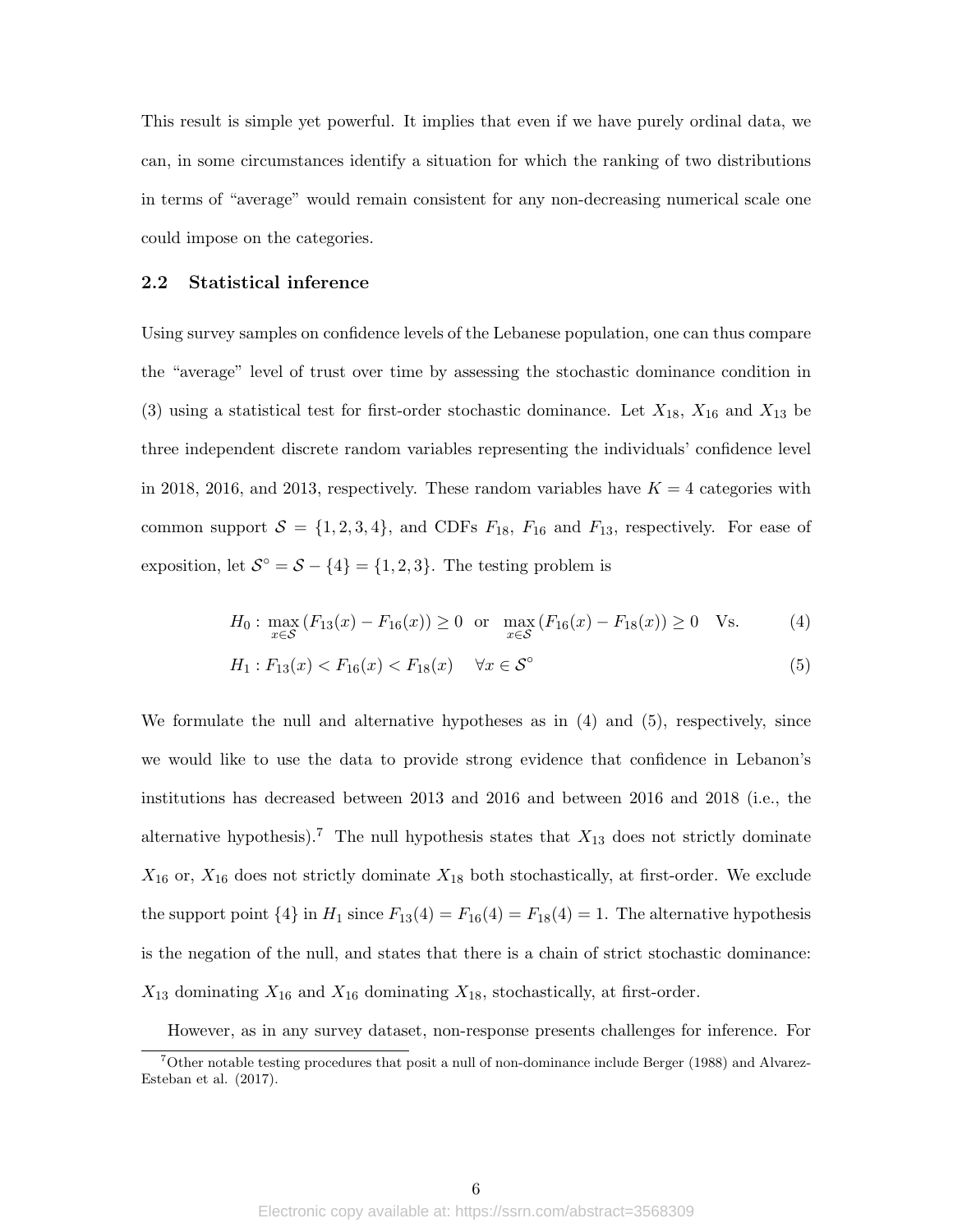each data point,

the practitioner observes 
$$
\begin{cases} X_Y & \text{if } D_Y = 1, \\ \text{missing value code} & \text{if } D_Y = 0, \end{cases}
$$

where  $D_Y = \mathbb{1}[X_Y]$  individual responds to the survey item is the response indicator of an individual in the reference population of year  $Y \in \{13, 16, 18\}$ . Consequently, the population CDFs are not necessarily point-identified unless we are prepared to make strong unverifiable assumptions about the missingness-generating process. We circumvent the imposition of such assumptions by using the worst-case bounds on these CDFs put forward by Horowitz and Manski (1995), as they are robust to the nature of the missingness-generating process. While these CDF bounds can be wide in practice, they may be useful for comparing CDFs. Our approach to testing  $H_0$  compares the worst-case lower bound of  $F_{16}$  and *F*<sup>18</sup> with the worst-case upper bound of *F*<sup>13</sup> and *F*<sup>16</sup> respectively. To obtain these bounds, the missing values for the confidence variables are replaced respectively with the highest or lowest confidence possible. Allocating the highest value of confidence to the missing values, shifts the CDF downwards to the lowest possible point given the current distribution of the observed responses. Allocating the lowest value of confidence to the missing values, shifts the CDF upwards to the highest possible point given the current distribution of the observed responses. These bounds are CDFs and depend only on observed values. Following Horowitz and Manski (1995), we can define the upper and lower worst-case bounds of *F<sup>Y</sup>* by  $F_Y$  and  $F_Y$ , respectively:

$$
\overline{F}_Y(x) = \text{Prob}\left[D_Y = 1\right] \text{Prob}\left[X_Y \le x \mid D_Y = 1\right] + \text{Prob}\left[D_Y = 0\right] \quad \forall x \in \mathcal{S},
$$
\n
$$
\underline{F}_Y(x) = \begin{cases} \text{Prob}\left[D_Y = 1\right] \text{Prob}\left[X_Y \le x \mid D_Y = 1\right] & \forall x \in \mathcal{S}^{\circ} \\ 1 & \text{for } x = 4 \end{cases}.
$$

To understand why  $\bar{F}_Y(x)$  is an upper bound (i.e.,  $\bar{F}_Y(x) \geq F_Y(x)$  for each  $x \in S$ ), one can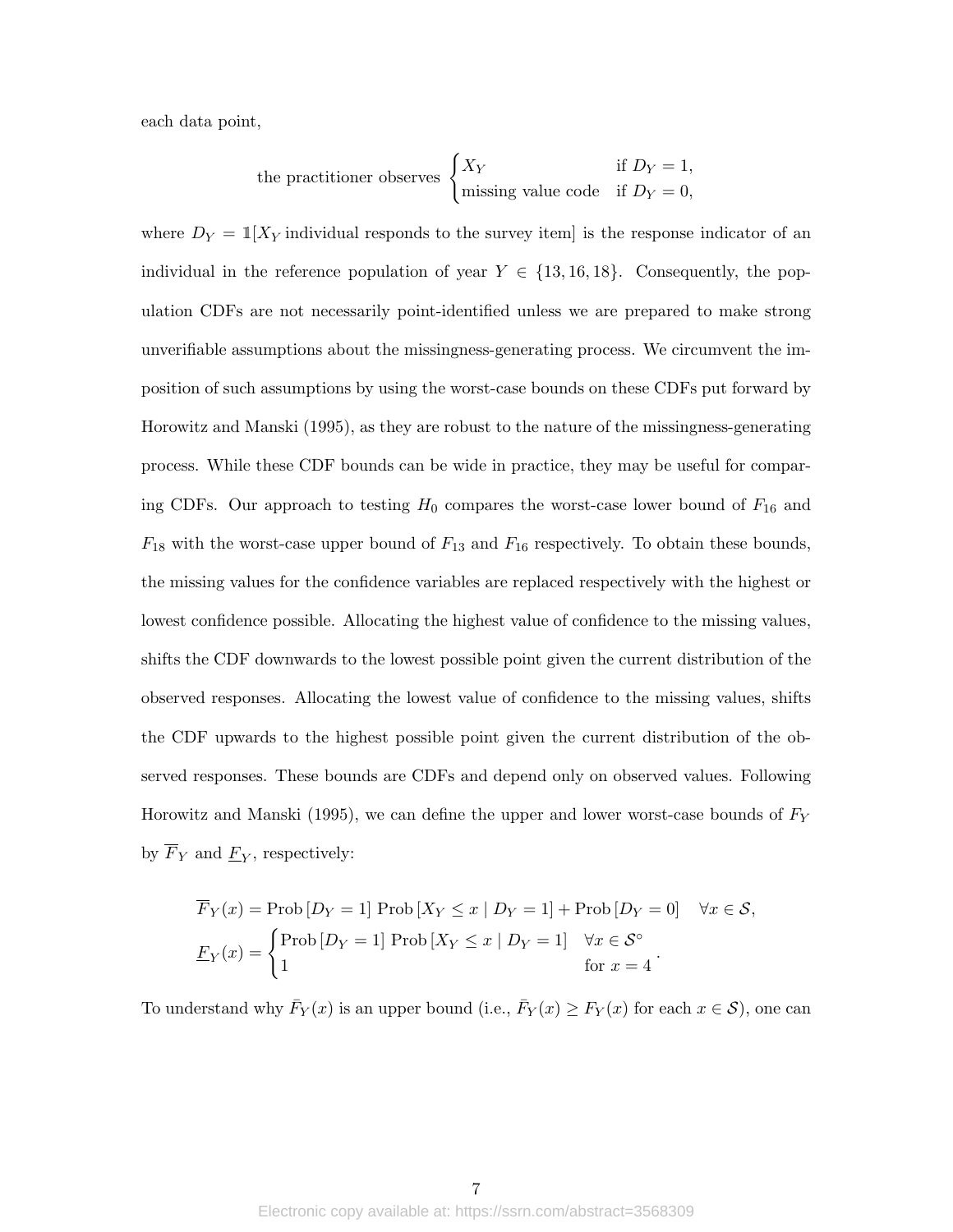use the Law of Total Probability to derive the following representation of  $F_Y(x)$ :

$$
F_Y(x) = \text{Prob}\left[D_Y = 1\right] \text{Prob}\left[X_Y \le x \mid D_Y = 1\right] + \text{Prob}\left[X_Y \le x \mid D_Y = 0\right] \text{Prob}\left[D_Y = 0\right]
$$
  

$$
\le \text{Prob}\left[D_Y = 1\right] \text{Prob}\left[X_Y \le x \mid D_Y = 1\right] + \text{Prob}\left[D_Y = 0\right] = \overline{F}_Y(x).
$$

Similarly, to see why  $\underline{F}_Y(x) \leq F_Y(x)$ , for  $x \in S^\circ$ :

$$
F_Y(x) = \text{Prob}\left[D_Y = 1\right] \text{Prob}\left[X_Y \le x \mid D_Y = 1\right] + \text{Prob}\left[X_Y \le x \mid D_Y = 0\right] \text{Prob}\left[D_Y = 0\right]
$$
  

$$
\ge \text{Prob}\left[D_Y = 1\right] \text{Prob}\left[X_Y \le x \mid D_Y = 1\right] = \underline{F}_Y(x),
$$

and  $\underline{F}_Y(4) = F_Y(4) = 1$ .

Instead of the testing problem (4) and (5), we consider the following testing problem:

$$
H_0^1: \max_{x \in \mathcal{S}} \left( \overline{F}_{13}(x) - \underline{F}_{16}(x) \right) \ge 0 \text{ or } \max_{x \in \mathcal{S}} \left( \overline{F}_{16}(x) - \underline{F}_{18}(x) \right) \ge 0 \quad \text{Vs.}
$$
 (6)

$$
H_1^1: \overline{F}_{13}(x) < \underline{F}_{16}(x) < \overline{F}_{16}(x) < \underline{F}_{18}(x) \,\forall x \in \mathcal{S}^\circ. \tag{7}
$$

Rejecting  $H_0^1$  in (6) for  $H_1^1$  in (7), implies rejection of  $H_0$  in (4) for  $H_1$  in (5), since  $\overline{F}_{13}(x) \ge F_{13}(x), E_{16}(x) \le F_{16}(x) \le \overline{F}_{16}(x)$ , and  $E_{18}(x) \le F_{18}(x), \forall x \in S$ .<sup>8</sup>

We treat the null hypothesis  $(6)$  as the union of two sub-hypotheses

$$
H_0^{1,1} : \max_{x \in \mathcal{S}} \left( \overline{F}_{13}(x) - \underline{F}_{16}(x) \right) \ge 0 \tag{8}
$$

$$
H_0^{1,2} : \max_{x \in \mathcal{S}} \left( \overline{F}_{16}(x) - \underline{F}_{18}(x) \right) \ge 0,
$$
\n(9)

and develop an intersection-union testing procedure. For each sub-hypothesis, we extend the testing procedure of Davidson and Duclos (2013) for testing  $H_0^{1,1}$  $h_0^{1,1}$  and  $H_0^{1,2}$  $_0^{1,2}$  to account for survey sampling. To that end, we use the method of pseudo-empirical likelihood put forward by Chen and Sitter  $(1999)$ .<sup>9</sup> We have three independent survey-samples:  $\{X_{Y,i}, D_{Y,i}, W_{Y,i}\}_{i=1}^{n_Y}$  for  $Y \in \{13, 16, 18\}$ , where the  $W_{Y,i}$  are the survey weights which have

<sup>&</sup>lt;sup>8</sup>Because  $\overline{F}_{13}(x) \ge F_{13}(x)$  and  $\underline{F}_{16}(x) \le F_{16}(x)$ ,  $\overline{F}_{13}(x) - \underline{F}_{16}(x) < 0$  implies  $F_{13}(x) - F_{16}(x) < 0$ , and  $F_{16} \geq F_{16}(x)$  and  $F_{18}(x) \leq F_{18}(x)$ ,  $F_{16}(x) - F_{18}(x) < 0$  implies  $F_{16}(x) - F_{18}(x) < 0$ .<br><sup>9</sup>The details of the testing procedure are described in the appendix.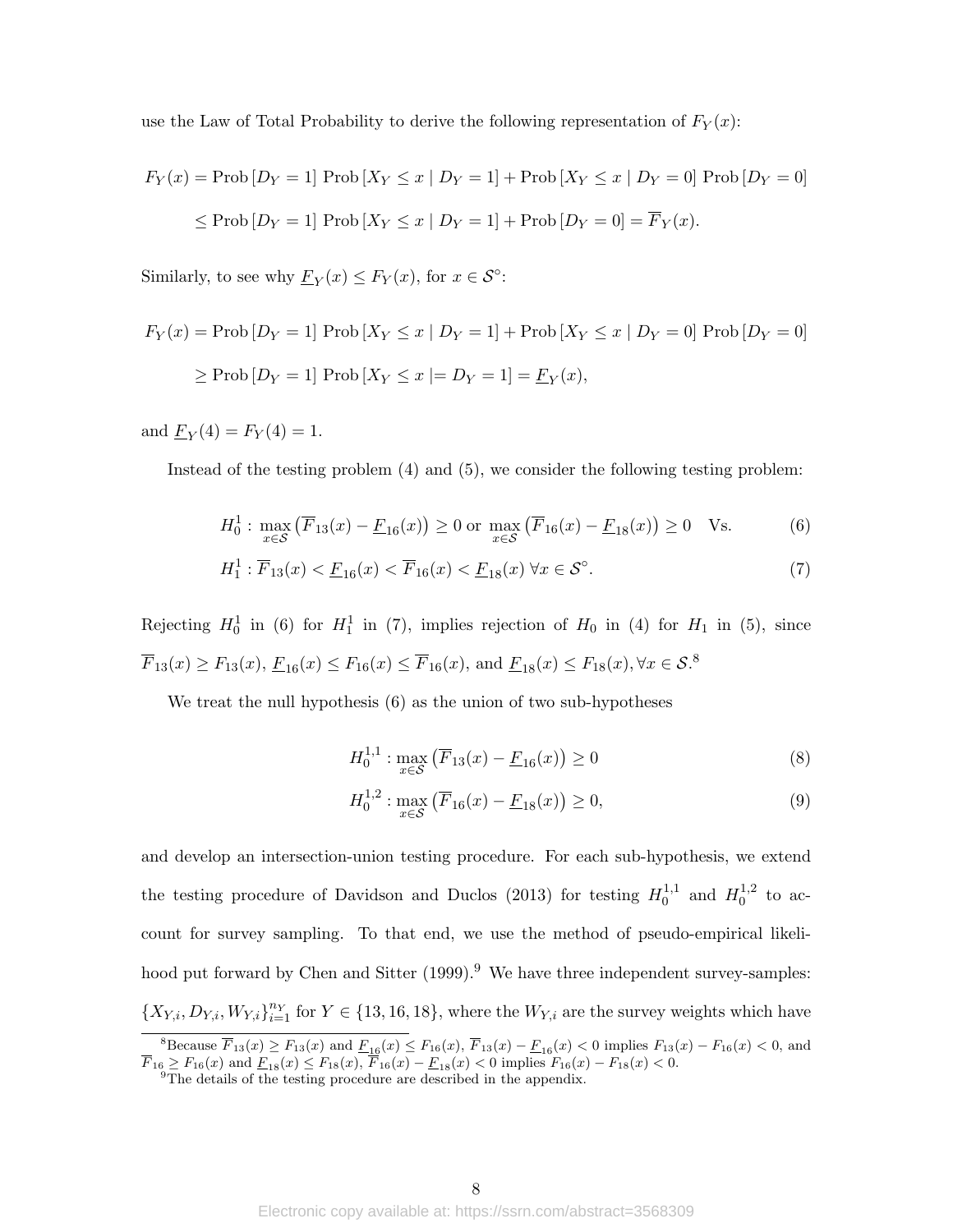no missing values and *n<sup>Y</sup>* is the number of observations in year *Y* . The surveys are such that  $\sum_{i} W_{Y,i} = n_Y$  for each  $Y \in \{13, 16, 18\}$ .

To obtain a sample from the upper bound CDF  $\overline{F}_Y$  using the sample  $\{X_{Y,i}\}_{i=1}^{n_Y}$ , replace each missing value in it with the smallest value in  $S$ , (i.e. 1):

$$
\overline{X}_{Y,i} = \begin{cases} X_{Y,i} & \text{if } D_{Y,i} = 1, \\ 1 & \text{if } D_{Y,i} = 0, \end{cases} \quad \forall i = 1, \dots, n_Y.
$$

Similarly, modifying the sample  $\{X_{Y,i}\}_{i=1}^{n_Y}$  by replacing each missing value in it with the with the largest value in  $S$ *,* (i.e. 4):

$$
\underline{X}_{Y,i} = \begin{cases} X_{Y,i} & \text{if } D_{Y,i} = 1, \\ 4 & \text{if } D_{Y,i} = 0, \end{cases} \quad \forall i = 1,\ldots,n_Y,
$$

yields a sample from the lower bound CDF  $\underline{F}_Y$ .

The intersection-union testing procedure for  $H_0^1$  compares the minimum of the two pseudo-empirical log-likelihood-ratio statistics for each sub-hypothesis to an appropriate critical value. Similar to Davidson and Duclos (2013), Theorem 1 in the Appendix establishes that a conservative fixed-asymptotic critical value drawn from  $\chi_1^2$  distribution yields a valid test. That is

$$
Reject H_0^1 \iff ELR_n > c(\alpha), \tag{10}
$$

where  $c(\alpha)$  is the 1*−* $\alpha$  quantile from the  $\chi^2$ <sup>1</sup> distribution, and  $ELR_n$  is the minimum of the two pseudo-empirical log-likelihood-ratio statistics as detailed in the Appendix.<sup>10</sup> Hence, a rejection of  $H_0^1$  based on the decision rule (10) using a small significance level constitutes very strong evidence in favor of  $H_1^1$ , and thus, presents very strong evidence in favor of  $H_1$ defined in (5).

 $10 ELR_n$  is defined in (21) of the Appendix.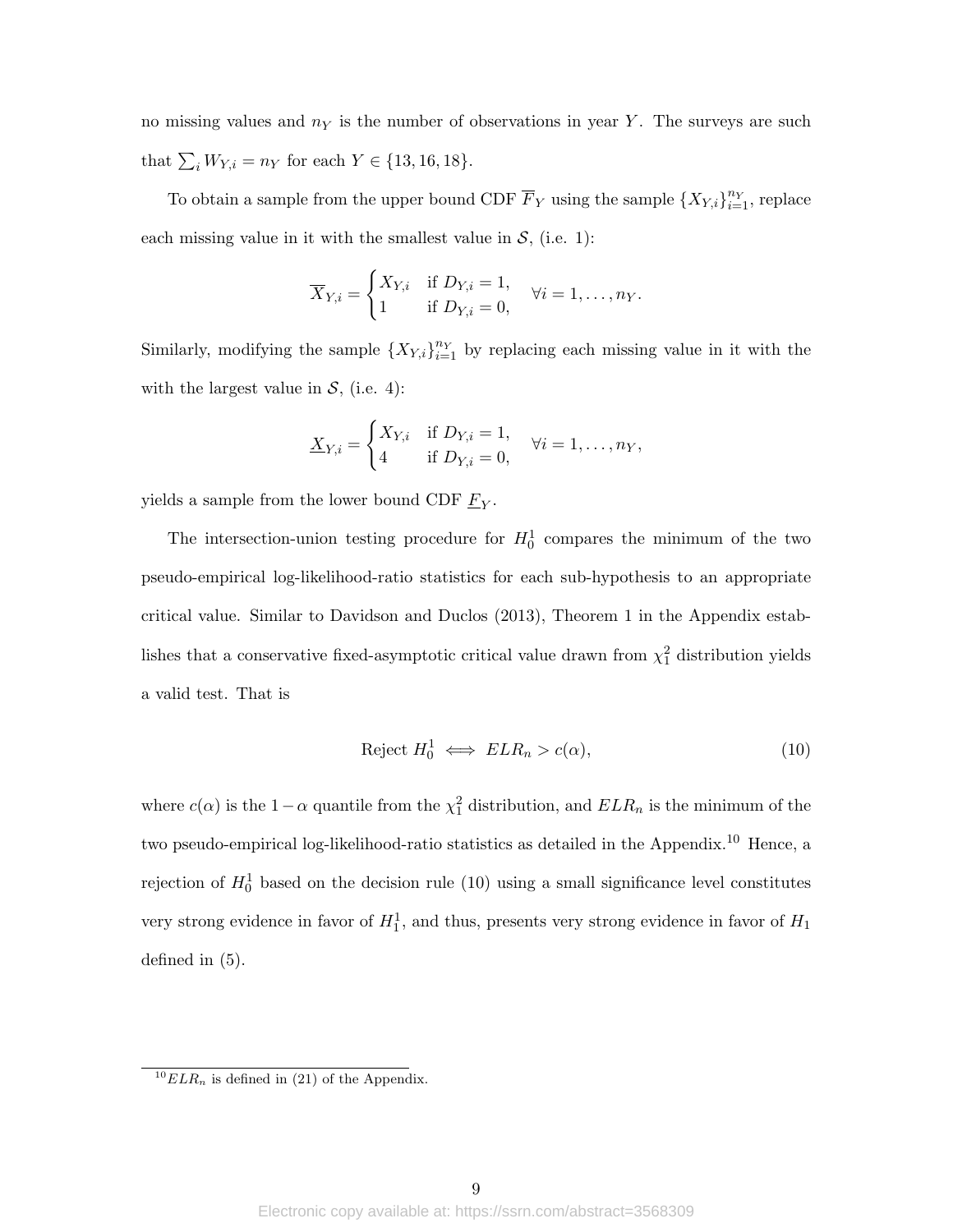## **3 Data and Results**

#### **3.1 Data**

To compare the patterns in the "average" confidence in authority we use data from the World Value Survey  $(2013)^{11}$  and the Arab Barometer Surveys (2016 and 2018). Both surveys are nationally representative and report the level of confidence in Courts, Government, Parliament, Political Parties and Police Force. The datasets' sample sizes are  $n_{13} = n_{16} = 1,200$  and  $n_{18} = 2,400$ . However, the question on trust in political parties was only asked on a subsample of size 1,215 in 2018. The non-response frequency for trust in the Government is quite large (18%), while the rest are all less than 10%. While it is tempting to consider particular assumptions/models to explain these non-response frequencies, they are unverifiable in practice and may yield biased inferences. Using the worst-case bounds, as we propose, permits the entire spectrum of models for these frequencies in inference. This approach is especially useful when this frequency is large (e.g., trust in Government) as there can be a diversity of explanations for it including fear of retaliation from public authorities.

### **3.2 Results**

Results in the first row of Table 1 are the realized values of the empirical likelihood-ratio statistics and the conclusion of the hypothesis tests of  $H_0^1$ . Unfortunately, there is no evidence at the 5% level to reject non-dominance defined by  $H_0^1$ . As the realized values of the test statistic are all equal to zero, it follows that this conclusion also holds for any significance level. Therefore, we cannot establish the desired chain that shows a steady decrease in confidence over time. This finding is mainly driven by the comparisons between  $F_{16}(x)$  and  $F_{18}(x)$ . For example, the right panel of Figure 1 displays the upper bound distribution  $\overline{F}_{16}(x)$  and the lower bound distribution  $\underline{F}_{18}(x)$  for trust in the government.

 $11$ Earlier versions of the Arab Barometer do not include these questions on trust.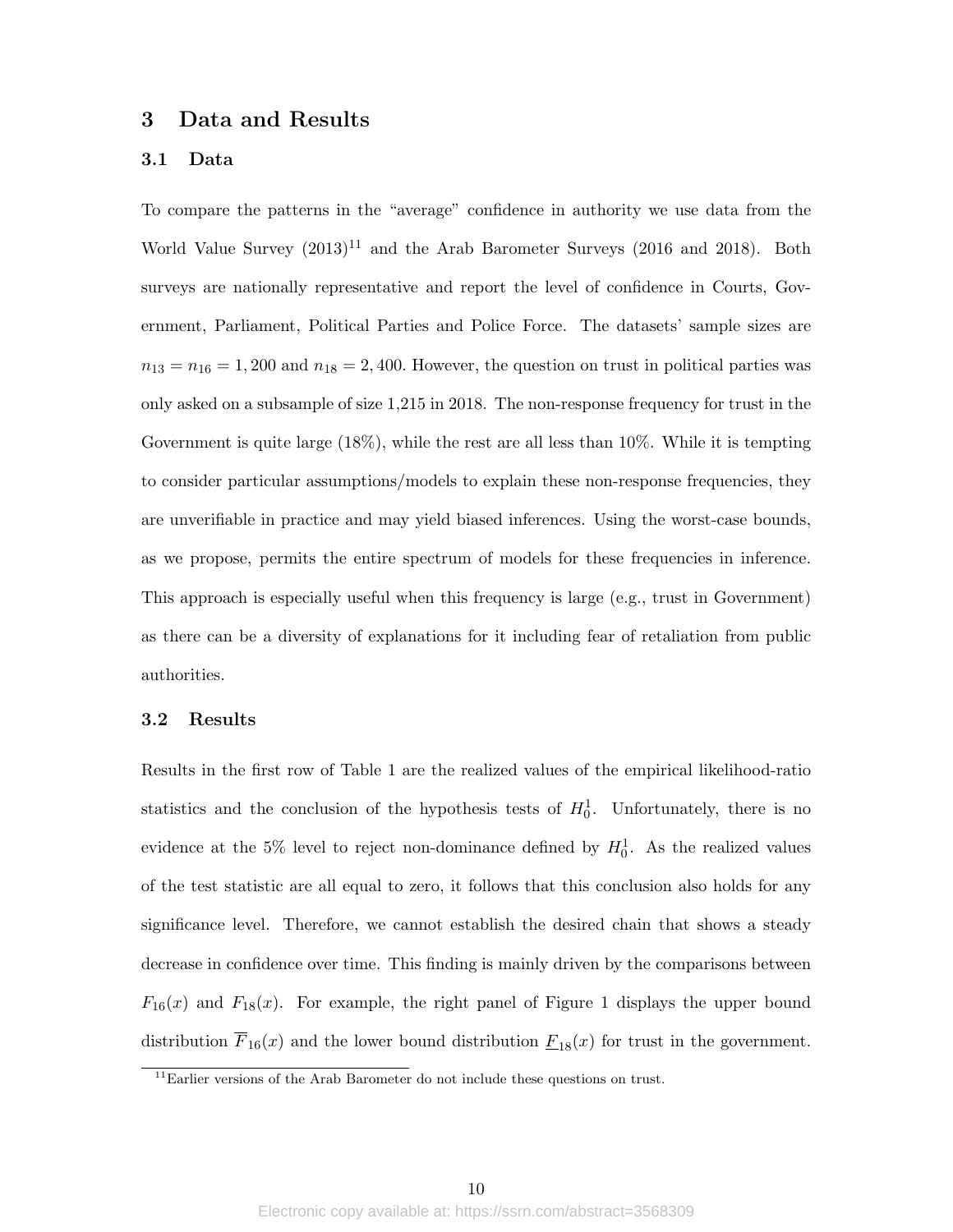From the figure, it is clear that the null hypothesis  $H_0^{1,2}$  $_0^{1,2}$  holds in the sample, implying that  $ELR_n = 0$ . We obtain similar results for trust in the other public institutions, indicating that we cannot robustly rank the trust levels in any public institutions between 2016 and 2018.

Let us now consider the left panel of Figure 1 displaying the upper bounds distribution  $\overline{F}_{13}(x)$  and the lower bound distribution  $\underline{F}_{16}(x)$  for trust in the government. This figure indicates that  $\overline{F}_{13}(x) < \underline{F}_{16}(x) \,\forall x \in \mathcal{S}^{\circ}$  holds in the sample. This implies that  $F_{13}(x) <$  $F_{16}(x)$   $\forall x \in S^{\circ}$  holds in the sample. We perform the pseudo-empirical likelihood ratio test. The realized values of the test are displayed in the second row of Table 1 together with the conclusion of the hypothesis testing of  $H_0^{1,1}$  $_{0}^{1,1}$ . For trust in courts, governments, parliament and political parties, we reject the null hypothesis in favour of the alternative  $\overline{F}_{13}(x) < \underline{F}_{16}(x) \,\forall x \in \mathcal{S}^{\circ}$ . It is also worth noting that for these variables,  $H_0^{1,1}$  $\frac{1}{0}$ <sup>1,1</sup> is also rejected at the  $1\%$  level.<sup>12</sup> However,  $H_0^{1,1}$  $_{0}^{1,1}$  cannot be rejected for trust in the police.

These results provide very strong evidence that trust levels in the Lebanese courts, government, parliament and political parties have dropped between 2013 and 2016, as the dominance orderings are statistically significant at the 1% level for these variables. Given that the asymptotic version of the test employs a conservative critical value, these findings are quite powerful. Thus, our conclusions are robust to any assumptions an analyst could make on the numerical scale applied to the trust level categories, and to any assumption made on the missingness-generating process. Consequently, an analyst cannot obtain a different result using any set of reasonable assumptions.

## **4 Conclusion**

This paper presents evidence on erosion of trust in public institutions in Lebanon occurring prior to October 2019. In particular that there was a decrease in confidence in Lebanese

 $12$ The critical value in this case is approximately 6.63.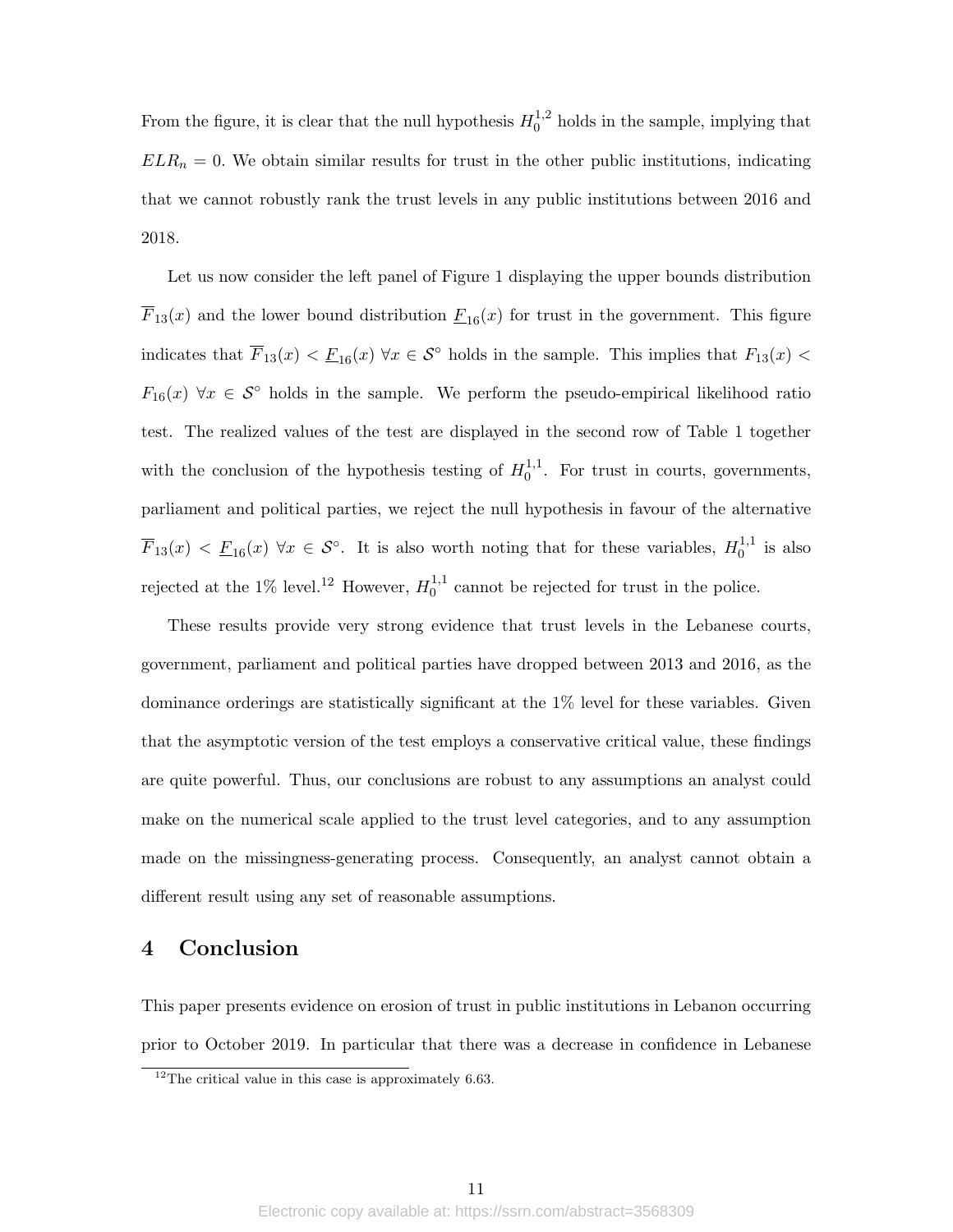courts, government, parliament and political parties. This decrease is statistically significant despite the limited sample size, and minimal assumptions on (i) the numerical scale of the different ordinal categories of trust and (ii) missingness-generating process. The information conveyed by the perceptions reported in the surveys was mirrored on the streets in October 2019. If a policymaker would have looked into such information as they were made available, it would have allowed them to recognize the changing level of trust in public institutions and maybe forsee the uprisings three years in advance. The policy recommendation is quite straightforward. It is essential for policymakers in developing countries to closely monitor their constituents' perceptions and political attitudes and take them into account in policy making.

Future research should focus on the discrepancy between the generalized discontent expressed in the surveys and on the streets, and electoral outcomes. Also, it would be interesting to explore the causes of discontent and lack of trust. In this regard, there are many potential avenues to explore. One could study the complete mismatch between youth's education and employment opportunities as well as the mismanagement of public services. Examples of this mismanagement can easily be found in Lebanon: the incapacity of the government to offer a reliable supply of electricity (see Fakih and Marrouch, 2015) or the garbage crisis in 2015.<sup>13</sup>

<sup>13</sup>The Economist, August 29th, 2015.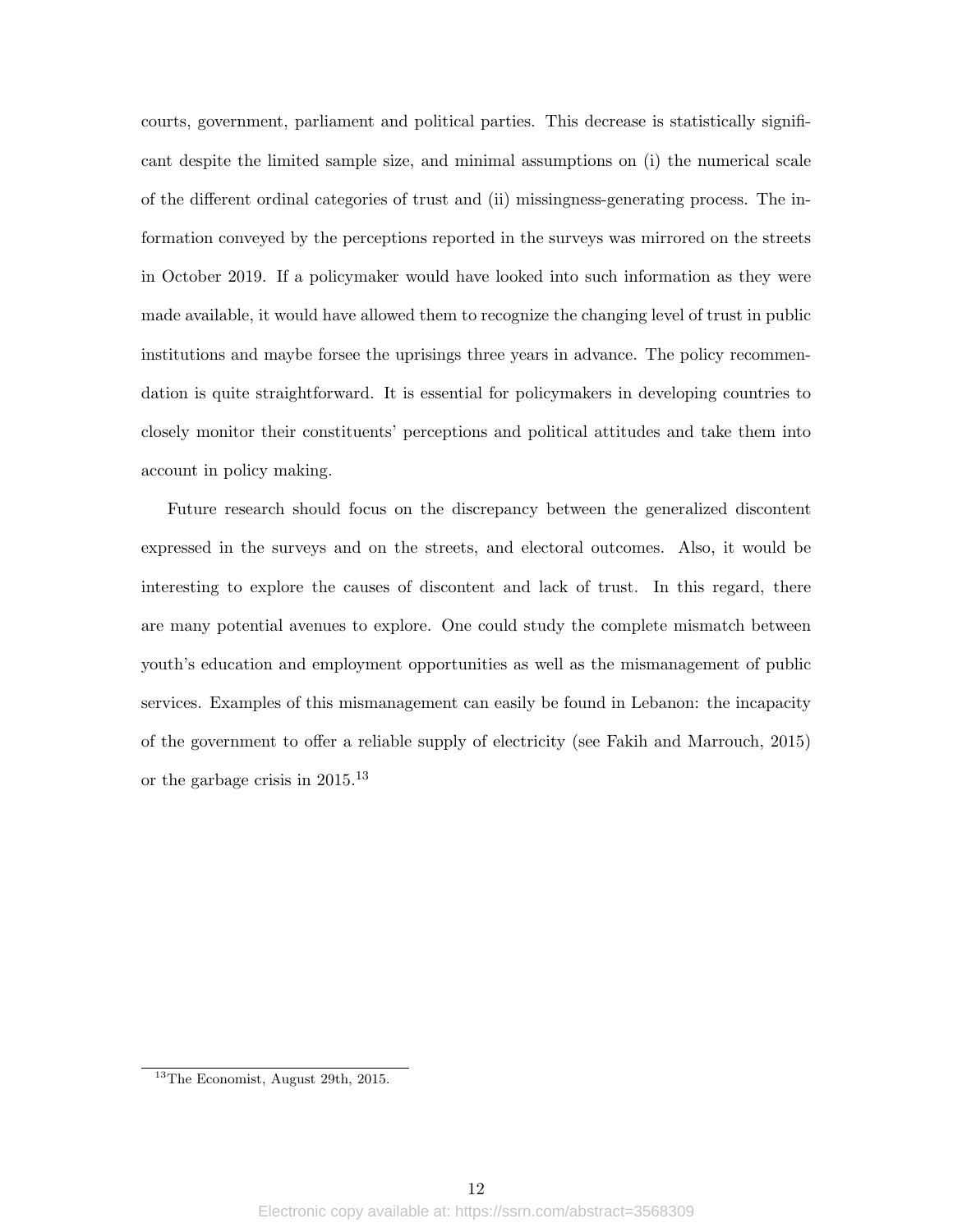## **References**

- [1] Acemoglu, D., Hassan, T. A., and Tahoun, A. (2018), The power of the street: Evidence from Egypt's Arab Spring, *The Review of Financial Studies*, 3, 1-42.
- [2] Allison, R.A. and J.E. Foster (2004), Measuring health inequality using qualitative data, *Journal of Health Economics*, 23, 505-524.
- [3] Alvarez-Esteban, P. C., E. del Barrio, J. A. Cuesta-Albertos, and C. Matran (2017), Models for the assessment of treatment improvement: The ideal and the feasible. *Statististical Science*, 32, 469-485.
- [4] Baalbaki, N. (2018), Are the Lebanese Happy? Corruption and Resilience in the Light of the Parliamentary Elections. Retrieved from https://lb.boell.org/en/2018/03/27/are-lebanese-happy-corruption-and-resiliencelight-parliamentary-elections
- [5] Berger, R. L. (1988). A nonparametric, intersection-union test for stochastic order, in S.S. Gupta and J.O. Berger (Eds.), *Statistical decision theory and related topics, IV, Vol. 2*, Springer, 253-264.
- [6] Campante, F. R., and D. Chor (2012), Why was the Arab world poised for revolution? Schooling, economic opportunities, and the Arab Spring, *Journal of Economic Perspectives*, 26, 167-188.
- [7] Chen, J., and R.R. Sitter (1999), A pseudo empirical likelihood approach to the effective use of auxiliary information in complex surveys, *Statistica Sinica*, 9, 385-406.
- [8] Davidson, R. and J.-Y. Duclos (2013), Testing for Restricted Stochastic Dominance *Econometric Reviews*, 32, 84-125.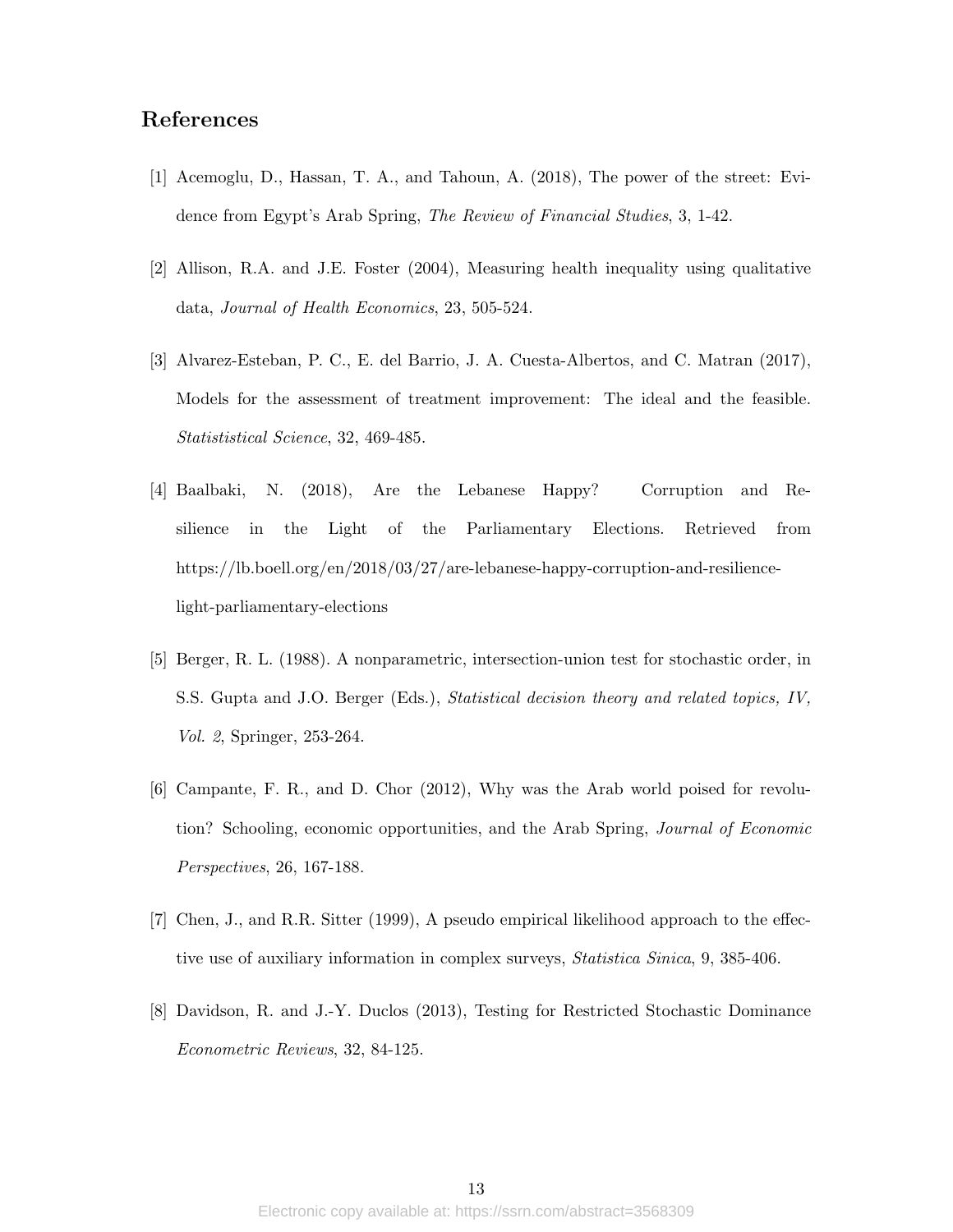- [9] Fakhoury, T. (2019), Power-sharing after the Arab Spring? Insights from Lebanon's Political Transition, *Nationalism and Ethnic Politics*, 25, 9-26.
- [10] Fakih, A. and W. Marrouch (2015), The electricity consumption, employment and growth nexus: evidence from Lebanon, *OPEC Energy Review*, 39, 298-321.
- [11] Geha, C. (2019), Sharing Power and Faking Governance? Lebanese State and Non-State Institutions during the War in Syria, *The International Spectator*, 54, 125-140.
- [12] Horowitz, J. L. and C. F. Manski (1995), Identification and robustness with contaminated and corrupted data, *Econometrica* 63, 281-302.
- [13] Manski, C.F. (2003), *Partial Identification of Probability Distributions*, Springer, New York.
- [14] Owen, A. (2001), *Empirical Likelihood*, Monographs on Statistics and Applied Probability, Volume 92, Chapman & Hall/CRC.
- [15] Rossi, F. M. (2009), Youth political participation: is this the end of generational cleavage?, *International Sociology*, 24, 467-497.
- [16] Tamer, E. (2010), Partial Identification in Econometrics, *Annual Review of Economics*, 2, 167-195.
- [17] Weiss, M. (2009), The historiography of sectarianism in Lebanon, *History Compass*, 7, 141-154.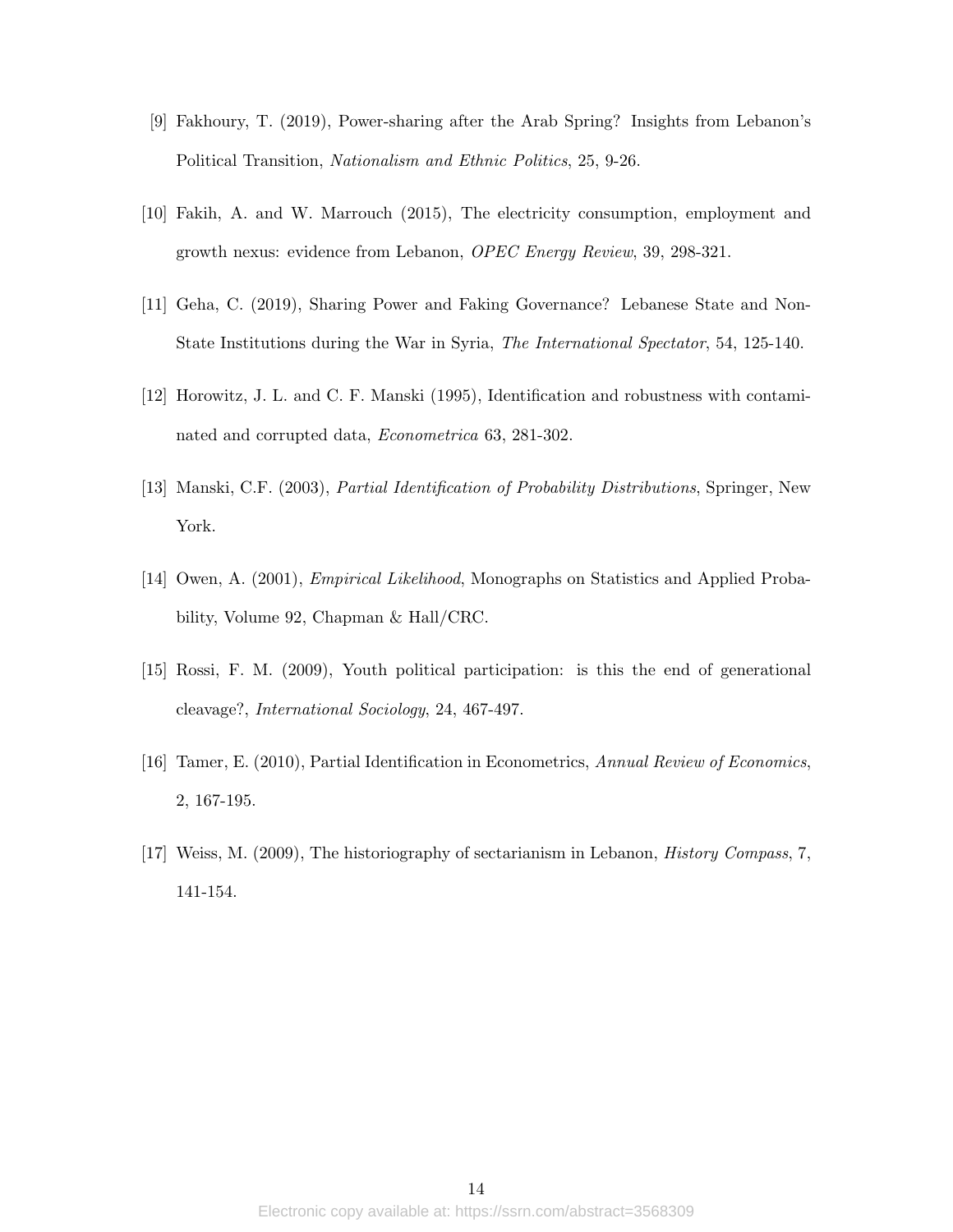## **A Test Statistic and Asymptotic Distribution**

### **A.1 Testing Procedure**

The testing procedure follows Davidson and Duclos (2013) by focusing on the frontier of the null hypothesis of nondominance,  $H_0^1$  in (6). In that direction, only one  $x_1 \in S^\circ$  such that  $\overline{F}_{13}(x_1) = \underline{F}_{16}(x_1)$  for  $H_0^{1,1}$  $\overline{V}_0^{1,1}$  and only one  $x_2 \in S^\circ$  such that  $\overline{F}_{16}(x_2) = \underline{F}_{18}(x_2)$  is required. Thus, to maximize the pseudo-empirical-likelihood function (PELF) under the constraint of the null, we begin by computing the maximum across each sub-hypothesis where, for given *x*<sub>1</sub>*, x*<sub>2</sub> ∈  $S^{\circ}$  we impose the conditions that  $\overline{F}_{13}(x_1) = \underline{F}_{16}(x_1)$  and  $\overline{F}_{16}(x_2) = \underline{F}_{18}(x_2)$ *.* We then choose for the constrained maximum those values of  $x_1$  an  $x_2$  which give the greatest value of the constrained PELF in each sub-hypothesis. For given  $x_1$  and  $x_2$ , the constraints we wish to impose for sub-hypotheses  $H_0^{1,1}$  $_{0}^{1,1}$  or  $H_0^{1,2}$  $_0^{1,2}$  can be written as

$$
\sum_{i} \sum_{j} p_j^{16} p_i^{13} W_{13,i} W_{16,j} h(\overline{X}_{13,i}, \underline{X}_{16,j}, x_1) = 0 \text{ and } (11)
$$

$$
\sum_{i} \sum_{j} p_j^{18} p_i^{16} W_{16,i} W_{18,j} h(\overline{X}_{16,i}, \underline{X}_{18,j}, x_2) = 0,
$$
\n(12)

respectively, where  $h(Z_1, Z_2, z) = 1 [Z_1 \leq z] - [Z_2 \leq z]$  and  $\{p_1^Y, \ldots, p_{n_Y}^Y\}$  for  $Y \in \{13, 16, 18\}$ are probability masses on the samples. The maximisation problem corresponding to  $H_0^{1,1}$  $\boldsymbol{0}$ is

$$
\max_{p_1^Y, \dots, p_{n_Y}^Y : Y \in \{13, 16\}} \sum_{Y \in \{13, 16\}} \sum_i W_{Y,i} \log p_i^Y \quad \text{subject to}
$$
\n
$$
p_i^Y > 0 \,\forall (i, Y), \, \sum_i p_i^Y W_{Y,i} = 1 \text{ for } Y = 13, 16, \quad \text{and}
$$
\n
$$
\sum_i \sum_j p_j^{16} p_i^{13} W_{13,i} W_{16,j} h(\overline{X}_{13,i}, \underline{X}_{16,j}, x_1) = 0.
$$
\n
$$
(13)
$$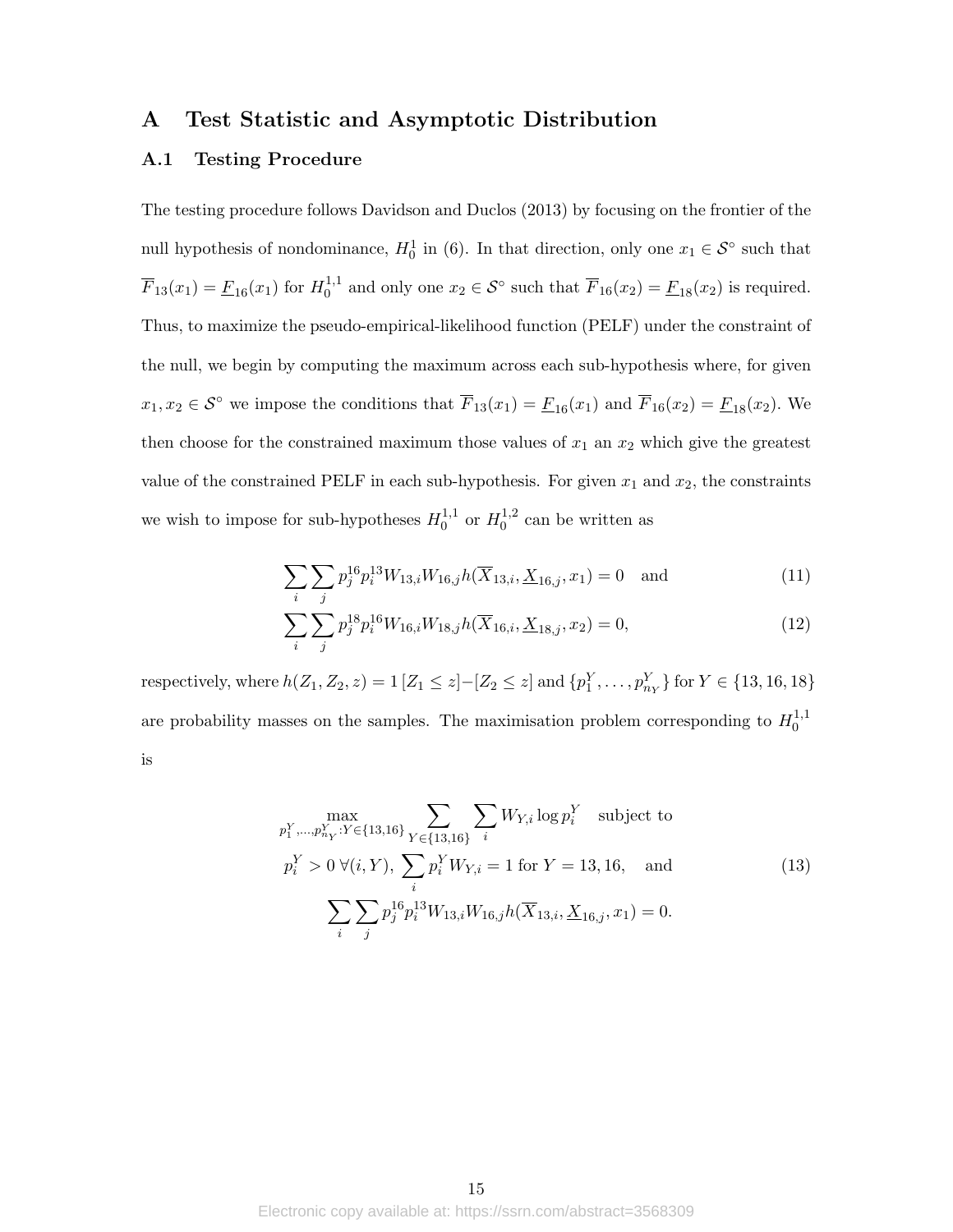Furthermore, the maximisation problem corresponding to  $H_0^{1,2}$  $\int_{0}^{1,2}$  is

$$
\max_{p_1^Y, \dots, p_{n_Y}^Y : Y \in \{16, 18\}} \sum_{Y \in \{16, 18\}} \sum_i W_{Y,i} \log p_i^Y \quad \text{subject to}
$$
\n
$$
p_i^Y > 0 \,\forall (i, Y), \, \sum_i p_i^Y W_{Y,i} = 1 \text{ for } Y = 16, 18, \quad \text{and}
$$
\n
$$
\sum_i \sum_j p_j^{18} p_i^{16} W_{16,i} W_{18,j} h(\overline{X}_{16,i}, \underline{X}_{18,j}, x_2) = 0.
$$
\n
$$
(14)
$$

Denote the maximal values of the above optimisation problems (13) and (14) by  $L_{R,1}(x_1)$ and  $L_{R,2}(x_2)$ , respectively.

The unconstrained estimators of  $\overline{F}_{13}, \underline{F}_{16}, \overline{F}_{16}$  and  $\underline{F}_{18}$  are

$$
\hat{\overline{F}}_{13}(x) = n_{13}^{-1} \sum_{i} W_{13,i} \mathbb{1} \left[ \overline{X}_{13,i} \le x \right] \tag{15}
$$

$$
\hat{\underline{F}}_{16}(x) = n_{16}^{-1} \sum_{i} W_{16,i} 1 \left[ \underline{X}_{16,i} \le x \right]
$$
\n(16)

$$
\hat{\overline{F}}_{16}(x) = n_{16}^{-1} \sum_{i} W_{16,i} 1 \left[ \overline{X}_{16,i} \le x \right] \text{ and } \tag{17}
$$

$$
\underline{\hat{F}}_{18}(x) = n_{18}^{-1} \sum_{i} W_{18,i} 1 \left[ \underline{X}_{18,i} \le x \right], \tag{18}
$$

respectively. The pseudo-empirical likelihood-ratio test statistics, *ELRn*, for the subhypotheses  $H_0^{1,1}$  $_{0}^{1,1}$  and  $H_0^{1,2}$  $_0^{1,2}$  are defined as

$$
ELR_n^{(13,16)} = \begin{cases} \min_{x_1 \in \mathcal{S}^\circ} 2(L_{UR,1} - L_{R,1}(x_1)) & \text{if } \hat{F}_{13}(x) < \hat{E}_{16}(x) \,\forall x \in \mathcal{S}^\circ, \\ 0 & \text{otherwise,} \end{cases}
$$
(19)

and

$$
ELR_n^{(16,18)} = \begin{cases} \min_{x_2 \in S^\circ} 2(L_{UR,2} - L_{R,2}(x_2)) & \text{if } \hat{F}_{16}(x) < \hat{E}_{18}(x) \,\forall x \in S^\circ, \\ 0 & \text{otherwise,} \end{cases} \tag{20}
$$

respectively, where

$$
L_{UR,1} = \sum_{Y \in \{13,16\}} \sum_{i} W_{Y,i} \log(1/n_Y), \text{ and } L_{UR,2} = \sum_{Y \in \{16,18\}} \sum_{i} W_{Y,i} \log(1/n_Y),
$$

are the unconstrained maximum values of the PELF function under the different subhypotheses  $H_0^{1,1}$  $h_0^{1,1}$  and  $H_0^{1,2}$  $_0^{1,2}$ , respectively.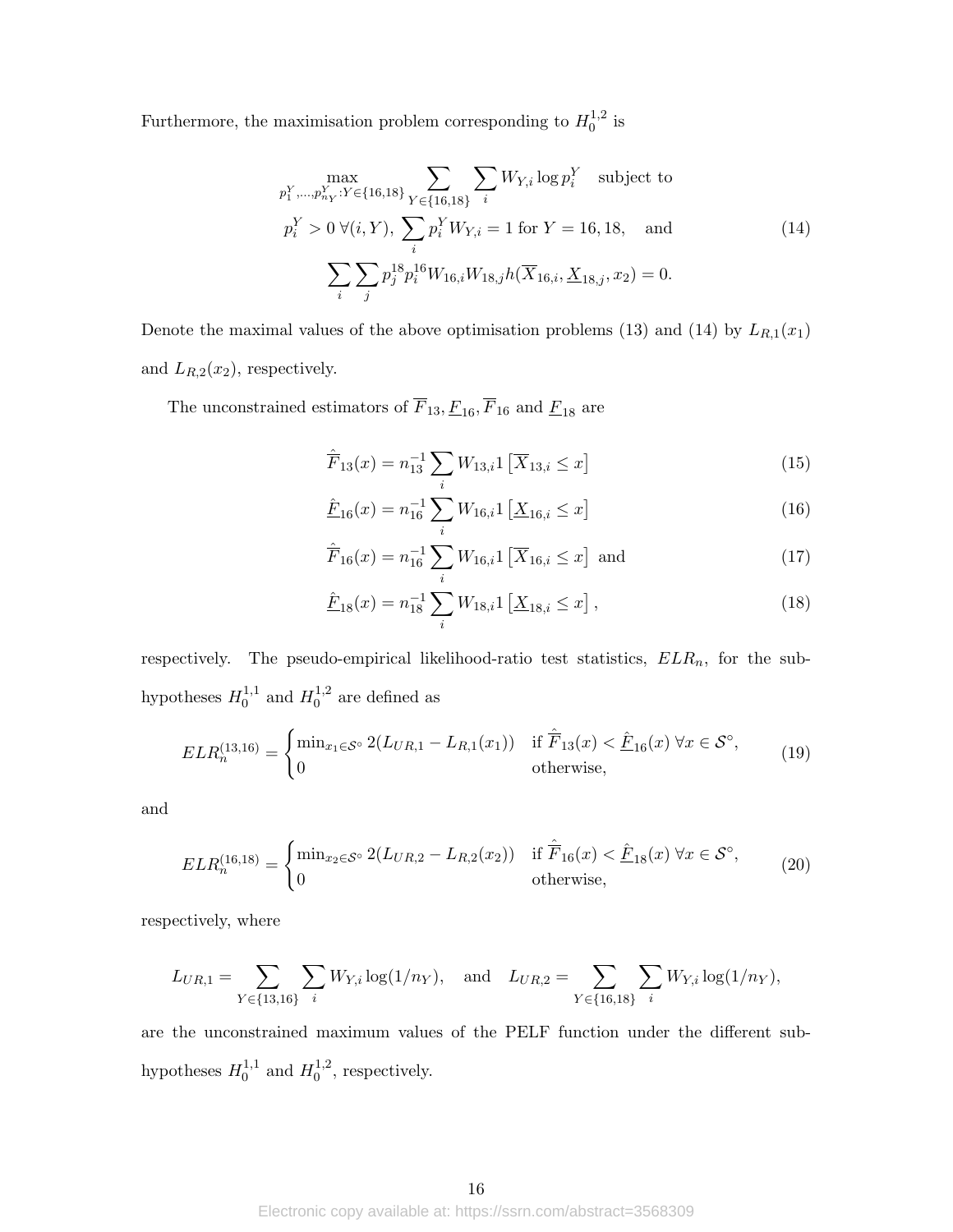The pseudo-empirical likelihood-ratio statistic we employ for testing  $H_0^1$  is defined as

$$
ELR_n = \min\left\{ELR_n^{(13,16)}, ELR_n^{(16,18)}\right\}.
$$
\n(21)

The formulation of  $ELR_n$  as in  $(21)$  implements the testing procedure if we observe the sample satisfies

$$
\hat{\overline{F}}_{13}(x) < \hat{\underline{F}}_{16}(x) \quad \text{and} \quad \hat{\overline{F}}_{16}(x) < \hat{\underline{F}}_{18}(x) \quad \forall x \in \mathcal{S} - \{4\};
$$

that is, dominance in the sample, holds, for each sub-hypothesis. Otherwise,  $ELR_n = 0$ and we do not reject the null hypothesis. This formulation of the test statistic follows the prescription described in Section 6 of Davidson and Duclos (2013).

For a given  $x \in S^{\circ}$  such that  $\overline{F}_{13}(x) - \underline{F}_{16}(x) = 0$  or  $\overline{F}_{16}(x) - \underline{F}_{18}(x) = 0$ , the next section develops conditions on the survey's design that yield

$$
2(L_{UR,1} - L_{R,1}(x)) \xrightarrow{d} \chi_1^2, \quad \text{or} \tag{22}
$$

$$
2(L_{UR,2} - L_{R,2}(x)) \xrightarrow{d} \chi_1^2,\tag{23}
$$

in design, as  $\min\{n_{13}, n_{16}, n_{18}\} \rightarrow +\infty$ . These are conditions that are common to many survey designs. Since  $ELR_n \leq 2(L_{UR,1} - L_{R,1}(x))$  for a  $x \in S^\circ$ , we can test  $H_0^1$  using a conservative fixed-asymptotic critical value drawn from  $\chi_1^2$  distribution. That is

$$
Reject H_0^1 \iff ELR_n > c(\alpha), \tag{24}
$$

where  $c(\alpha)$  is the 1 *−*  $\alpha$  quantile from the  $\chi_1^2$  distribution. Hence, a rejection of  $H_0^1$  based on the decision rule (24) using a small significance level constitutes very strong evidence in favor of  $H_1^1$ , and hence, is very strong evidence in favor of  $H_1$  defined in (4).

### **A.2 Asymptotic Null Distribution**

This section develops the proof of the asymptotic distribution in (22), for brevity. The formal result is stated below as Theorem 1. It is without loss of generality as similar conditions would apply, with appropriate modifications, for establishing (23). The conditions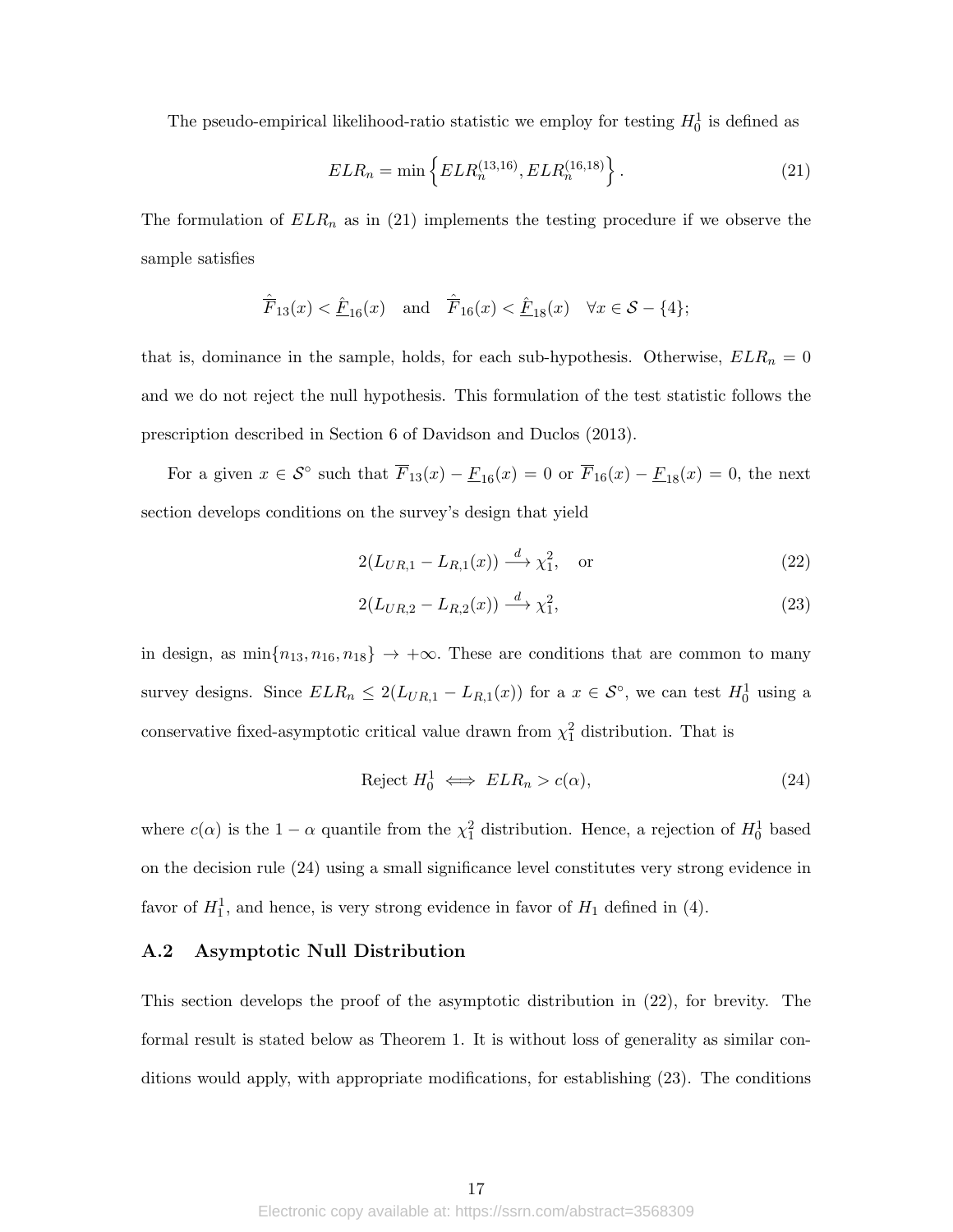of Theorem 1 are standard in many survey designs. The proof follows the derivations and arguments from Section 11.4 of Owen (2001), but with appropriate modifications, because we have two independent survey samples while that section's setup has two independent random samples.

Next, we state the conditions used in the proof of Theorem 1.

**Condition 1** For each  $x \in S^\circ$ , the estimators of  $\overline{F}_{13}(x)$  and  $\underline{F}_{16}(x)$ *, given by*  $\hat{F}_{13}(x)$  and  $\underline{\hat{F}}_{16}(x),$ respectively, are design-consistent.

This condition implies that

$$
\hat{\overline{F}}_{13}(x_1) - \hat{\underline{F}}_{16}(x_1) = \sum_{i} \sum_{j} \frac{W_{13,i}}{n_{13}} \frac{W_{16,j}}{n_{16}} h(\overline{X}_{13,i}, \underline{X}_{16,i}, x_1)
$$
(25)

is a design-consistent estimator of  $\overline{F}_{13}(x_1) - \underline{F}_{16}(x_1)$ .

**Condition 2** For each  $x \in S^\circ$ ,  $VAR\left(\hat{F}_{13}(x) - \hat{F}_{16}(x)\right) > 0$ . *Additionally, define*  $H_{ij} =$  $W_{13,i}W_{16,j}h(\overline{X}_{13,i}, \underline{X}_{16,j}, x)$  *for each i and j. Let* 

$$
D = \frac{1}{n_{13}^2 n_{16}^2} \sum_i \sum_j H_{ij} \sum_\ell H_{i\ell} + \frac{1}{n_{13}^2 n_{16}^2} \sum_j \sum_j H_{ij} \sum_\ell H_{\ell j} \quad and
$$
  

$$
K = \frac{1}{n_{13}} \sum_i W_{13,i} \bar{H}_{i\bullet}^2 + \frac{1}{n_{16}} \sum_j W_{16,j} \bar{H}_{\bullet j}^2,
$$

*for each i* and *j*, where  $\bar{H}_{i\bullet} = \frac{1}{n_i}$  $\frac{1}{n_{16}}\sum_{j}W_{16,j}h(\overline{X}_{13,i},\underline{X}_{16,j},x)$  *and*  $\bar{H}_{\bullet j}=\frac{1}{n_{16}}$  $\frac{1}{n_{13}}\sum_i W_{13,i}h(X_{13,i}, \underline{X}_{16,j}, x)$ . *Then for each*  $x \in S^{\circ}$ ,  $VAR\left(\hat{F}_{13}(x) - \hat{F}_{16}(x)\right) (4D^{-1} - 3KD^{-2}) \stackrel{P}{\longrightarrow} 1$  *in design, as*  $\min\{n_{13}, n_{16}\} \to +\infty$ .

**Condition 3** *For each*  $x \in \mathcal{S}^{\circ}$ ,

$$
\frac{\hat{F}_{13}(x) - \hat{E}_{16}(x) - (\overline{F}_{13}(x) - E_{16}(x))}{\sqrt{VAR\left(\hat{F}_{13}(x) - \hat{E}_{16}(x)\right)}} \xrightarrow{d} N(0, 1)
$$

*in design, as*  $min\{n_{13}, n_{16}\} \rightarrow +\infty$ *, where the variance computation is with respect to the design.*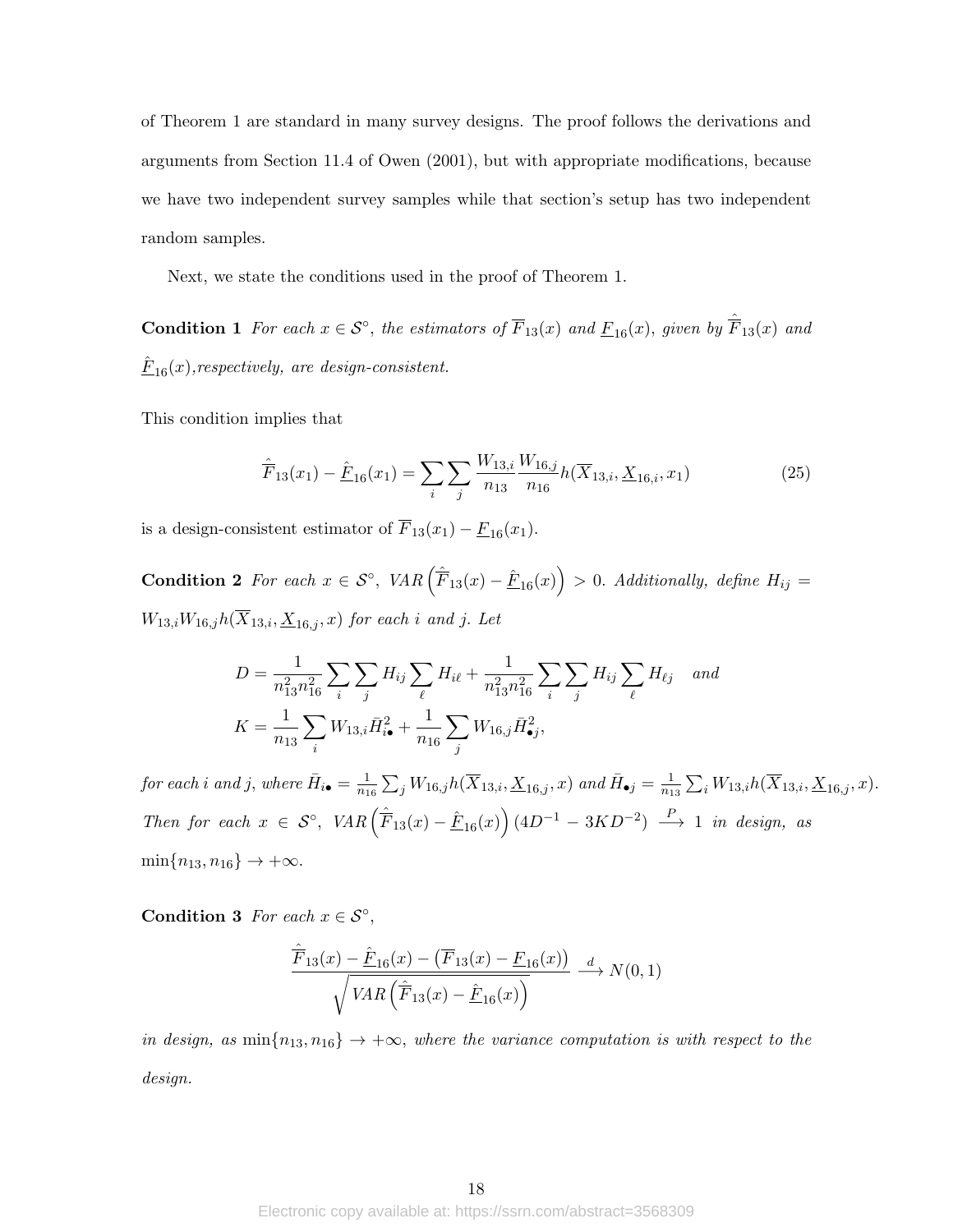Next, we establish the asymptotic distribution theory in (22).

**Theorem 1** *Suppose that*  $x \in S^\circ$  *has*  $\overline{F}_{13}(x) - \underline{F}_{16}(x) = 0$ *, and that Conditions 1 - 3, hold.* Then  $2(L_{UR,1} - L_{R,1}(x)) \xrightarrow{d} \chi_1^2$  in design, as  $\min\{n_{13}, n_{16}\} \to +\infty$ .

Using Lagrange multipliers for deriving the solutions to the PELF problem (13), we find

$$
p_i^{13} = \left[ n_{13} + \lambda \sum_j p_j^{16} W_{16,j} h(\overline{X}_{13,i}, \underline{X}_{16,j}, x) \right]^{-1}, \ i = 1, \dots, n_{13}, \tag{26}
$$

$$
p_j^{16} = \left[ n_{16} + \lambda \sum_i p_j^{13} W_{13,i} h(\overline{X}_{16,j}, \underline{X}_{16,j}, x) \right]^{-1}, \ j = 1, \dots, n_{16}, \tag{27}
$$

where  $\lambda$  is defined by  $\sum_{i} \sum_{j} p_{j}^{16} p_{i}^{13} W_{13,i} W_{16,j} h(\overline{X}_{13,i}, \underline{X}_{16,j}, x) = 0.$ 

We simplify our notation by matching it to that in Section 11.4 of Owen (2001) and follow his derivations. Introduce the terms

$$
\bar{H}_{i\bullet} = \frac{1}{n_{16}} \sum_{j} W_{16,j} h(\overline{X}_{13,i}, \underline{X}_{16,j}, x), \quad \tilde{H}_{i\bullet} = \sum_{j} p_j^{16} W_{16,j} h(\overline{X}_{13,i}, \underline{X}_{16,j}, x) \tag{28}
$$

$$
\bar{H}_{\bullet j} = \frac{1}{n_{13}} \sum_{i} W_{13,i} h(\overline{X}_{13,i}, \underline{X}_{16,j}, x), \quad \tilde{H}_{\bullet j} = \sum_{i} p_i^{13} W_{13,j} h(\overline{X}_{13,i}, \underline{X}_{16,j}, x), \tag{29}
$$

 $H_{ij} = W_{13,i}W_{16,j}h(\overline{X}_{13,i}, \underline{X}_{16,j}, x)$ , and  $\overline{H}_{\bullet \bullet} = \hat{\overline{F}}_{13}(x) - \hat{\underline{F}}_{16}(x)$ . Then,

$$
p_i^{13} = \frac{1}{n_{13}} \left[ 1 - \left( \frac{\lambda \tilde{H}_{i\bullet}}{n_{13}} \right) + \left( \frac{\lambda \tilde{H}_{i\bullet}}{n_{13}} \right)^2 - \left( \frac{\lambda \tilde{H}_{i\bullet}}{n_{13}} \right)^3 + \cdots \right] \ \forall i
$$
  

$$
p_j^{16} = \frac{1}{n_{16}} \left[ 1 - \left( \frac{\lambda \tilde{H}_{\bullet j}}{n_{16}} \right) + \left( \frac{\lambda \tilde{H}_{\bullet j}}{n_{16}} \right)^2 - \left( \frac{\lambda \tilde{H}_{\bullet j}}{n_{16}} \right)^3 + \cdots \right] \ \forall j.
$$

Substituting these values into  $\sum_i \sum_j p_j^{16} p_i^{13} H_{ij} = 0$ , we obtain

$$
0 = \bar{H}_{\bullet \bullet} - \lambda \left[ \frac{\sum_{i} \sum_{j} H_{ij} \tilde{H}_{i \bullet}}{n_{13}^2 n_{16}} + \frac{\sum_{i} \sum_{j} H_{ij} \tilde{H}_{\bullet j}}{n_{16}^2 n_{13}} \right]
$$
(30)

$$
+\lambda^2 \left[ \frac{\sum_i \sum_j H_{ij} \tilde{H}_{i\bullet}^2}{n_{13}^3 n_{16}} + \frac{\sum_i \sum_j H_{ij} \tilde{H}_{\bullet j}^2}{n_{16}^3 n_{13}} + \frac{\sum_i \sum_j H_{ij} \tilde{H}_{i\bullet} \tilde{H}_{\bullet j}}{n_{13}^2 n_{16}^2} \right] + \cdots \tag{31}
$$

Under Condition 1 and  $\overline{F}_{13}(x) - \underline{F}_{16}(x) = 0$ , this equality is equivalent to a convergent power series in  $\lambda$ , with the modulus of the coefficients of  $\lambda^{\ell}$  bounded by  $\ell$ . Moreover, the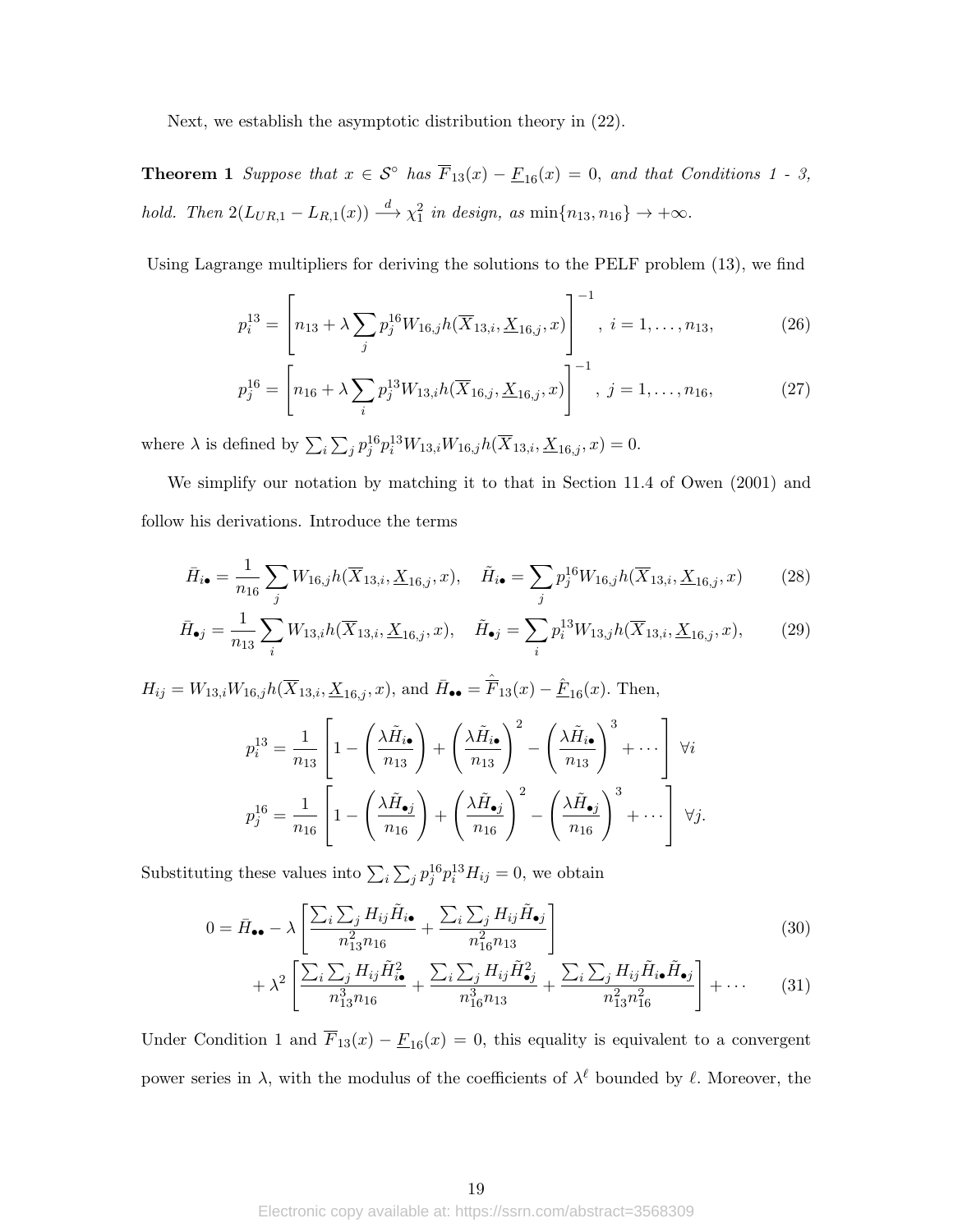limit of this series converges to zero in probability under the design. Hence, asymptotically, we can ignore higher-order terms in  $\lambda$  to find  $\lambda \stackrel{a}{=} D^{-1} \overline{H}_{\bullet \bullet}$ , where

$$
D = \frac{1}{n_{13}^2 n_{16}^2} \sum_i \sum_j H_{ij} \sum_{\ell} H_{i\ell} + \frac{1}{n_{13}^2 n_{16}^2} \sum_i \sum_j H_{ij} \sum_{\ell} H_{\ell j}.
$$
 (32)

In finding this *D,* the term

$$
\tilde{H}_{i\bullet} = \bar{H}_{i\bullet} - \frac{\lambda}{n_{16}^2} \sum_j H_{ij} \tilde{H}_{\bullet j}
$$
\n(33)

has been replaced by  $\bar{H}_{i\bullet}$  and  $\tilde{H}_{\bullet j}$  has been replaced by  $\bar{H}_{\bullet j}$ , with the differences being absorbed into the coefficient of  $\lambda^2$ .

Now keeping up to order  $\lambda^2$  in the profile PELF and using a standard expansion of the logarithm function  $\log(1 + x)$  for  $|x| < 1$ , we find

$$
2(L_{UR,1} - L_{R,1}(x)) = 2\sum_{i} W_{13,i} \log\left(1 + \frac{\lambda \tilde{H}_{i\bullet}}{n_{13}}\right) + 2\sum_{j} W_{16,i} \log\left(1 + \frac{\lambda \tilde{H}_{\bullet j}}{n_{16}}\right)
$$

$$
\stackrel{a}{=} 2\sum_{i} W_{13,i} \left[\frac{\lambda \tilde{H}_{i\bullet}}{n_{13}} - \frac{1}{2} \left(\frac{\lambda \tilde{H}_{i\bullet}}{n_{13}}\right)^2\right] + 2\sum_{j} W_{16,i} \left[\frac{\lambda \tilde{H}_{\bullet j}}{n_{16}} - \frac{1}{2} \left(\frac{\lambda \tilde{H}_{\bullet j}}{n_{16}}\right)^2\right].
$$

Replacing  $\tilde{H}$ 's by corresponding  $\tilde{H}$ 's and keeping terms to order  $\lambda^2$ , we get

$$
2(L_{UR,1} - L_{R,1}(x)) \stackrel{a}{=} 2 \sum_{i} \frac{W_{13,i} \lambda \bar{H}_{i\bullet}}{n_{13}} - \frac{2\lambda^2}{n_{16}} \sum_{j} W_{16,j} \bar{H}_{\bullet j}^2 - \sum_{i} W_{13,i} \left(\frac{\lambda \bar{H}_{i\bullet}}{n_{13}}\right)^2
$$
  
+ 
$$
2 \sum_{j} \frac{W_{16,j} \lambda \bar{H}_{\bullet j}}{n_{16}} - \frac{2\lambda^2}{n_{13}} \sum_{i} W_{13,i} \bar{H}_{i\bullet}^2 - \sum_{j} W_{16,j} \left(\frac{\lambda \bar{H}_{\bullet j}}{n_{16}}\right)^2
$$
  
= 
$$
4\lambda \bar{H}_{\bullet \bullet} - 3\lambda^2 \left(\frac{1}{n_{13}} \sum_{i} W_{13,i} \bar{H}_{i\bullet}^2 + \frac{1}{n_{16}} \sum_{j} W_{16,j} \bar{H}_{\bullet j}^2\right)
$$
  

$$
\stackrel{a}{=} \bar{H}_{\bullet \bullet}^2 (4D^{-1} - 3KD^{-2}),
$$
  

$$
= \left(\frac{\bar{H}_{\bullet \bullet}}{\sqrt{\text{VAR}(\bar{H}_{\bullet \bullet})}}\right)^2 \text{VAR}(\bar{H}_{\bullet \bullet})(4D^{-1} - 3KD^{-2})
$$

where

$$
K = \frac{1}{n_{13}} \sum_{i} W_{13,i} \bar{H}_{i\bullet}^2 + \frac{1}{n_{16}} \sum_{j} W_{16,j} \bar{H}_{\bullet j}^2.
$$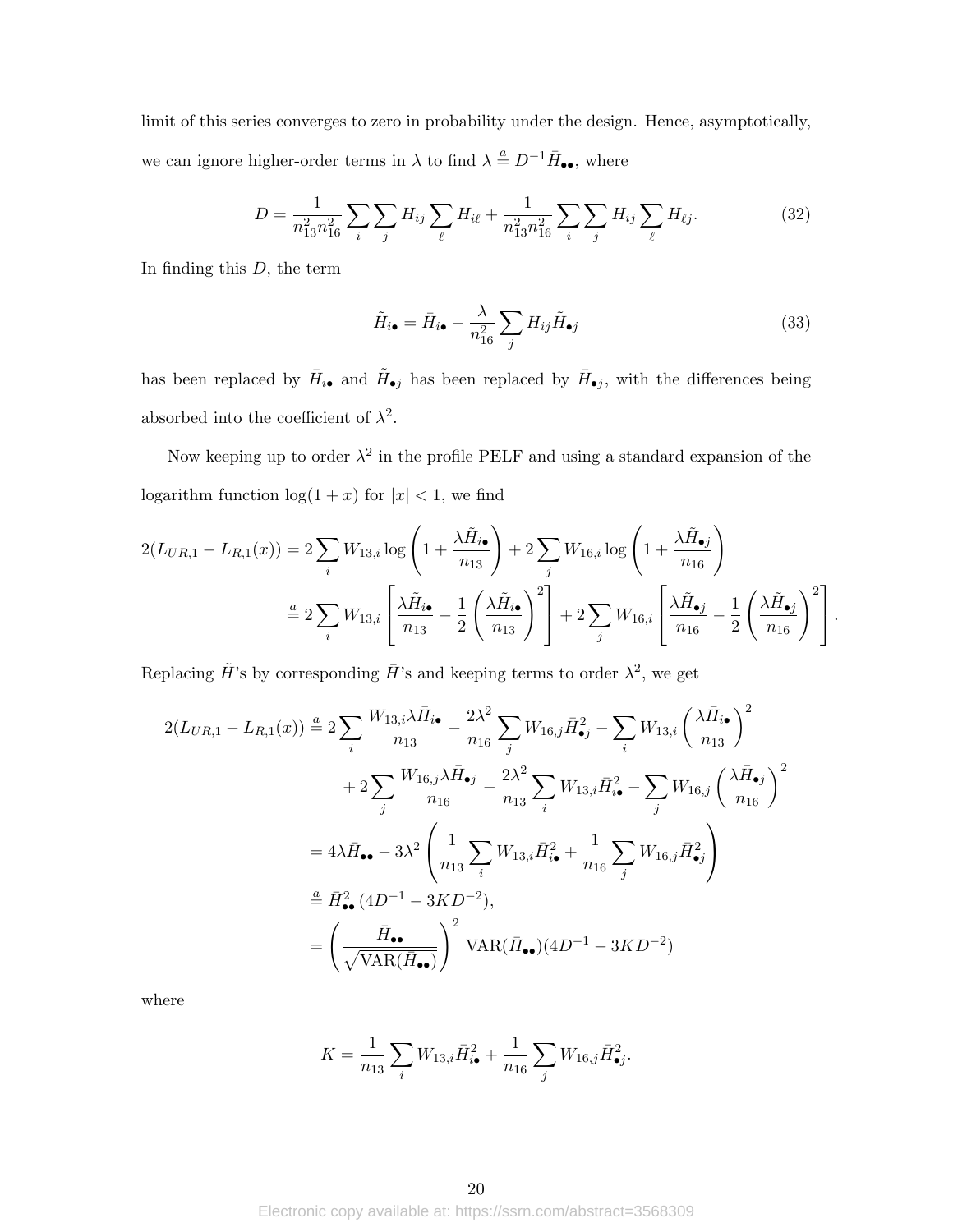To complete the argument, Conditions 2 and 3 imply

$$
VAR(\bar{H}_{\bullet\bullet})(4D^{-1} - 3KD^{-2}) \xrightarrow{P} 1,
$$

$$
\left(\frac{\bar{H}_{\bullet\bullet}}{\sqrt{VAR(\bar{H}_{\bullet\bullet})}}\right)^2 \xrightarrow{d} \chi_1^2
$$

in design, as  $\min\{n_{13},n_{16}\}\rightarrow+\infty,$  respectively.  $\blacksquare$